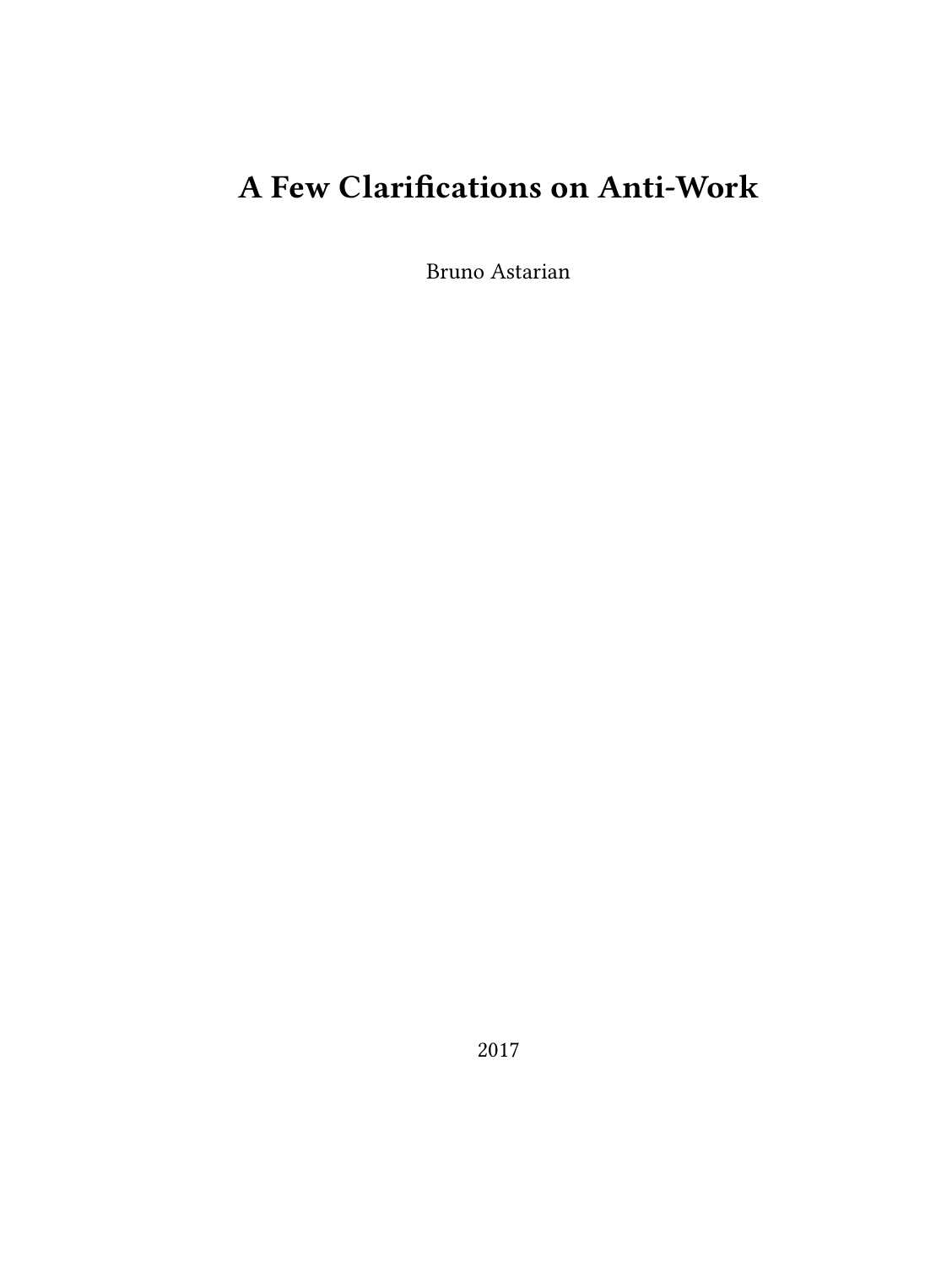# **Contents**

| Introduction:                                                                               | 4            |
|---------------------------------------------------------------------------------------------|--------------|
| $1 -$ Luddism                                                                               | 5            |
| 2 – Sabotage according to Pouget and Smith                                                  | 6            |
| 3 - Resistance to work versus the Scientific Organization of Labor and Fordism              | 8            |
|                                                                                             | 8            |
|                                                                                             | $\mathbf{Q}$ |
|                                                                                             | 10           |
|                                                                                             | 10           |
|                                                                                             | 12           |
| 4 - Anti-work under post-Fordism?                                                           | 14           |
|                                                                                             | 14           |
|                                                                                             | 14           |
| 4.1.2 Rising turnover (10 to 25%) $\ldots \ldots \ldots \ldots \ldots \ldots \ldots \ldots$ | 15           |
|                                                                                             | 15           |
|                                                                                             | 15           |
|                                                                                             | 15           |
| 4.1.6 No self-management in factories abandoned by the bosses, even though they             |              |
| usually have a low organic composition (textile, toys)                                      | 15           |
|                                                                                             | 15           |
|                                                                                             | 17           |
|                                                                                             | 18           |
| Conclusion:                                                                                 | 20           |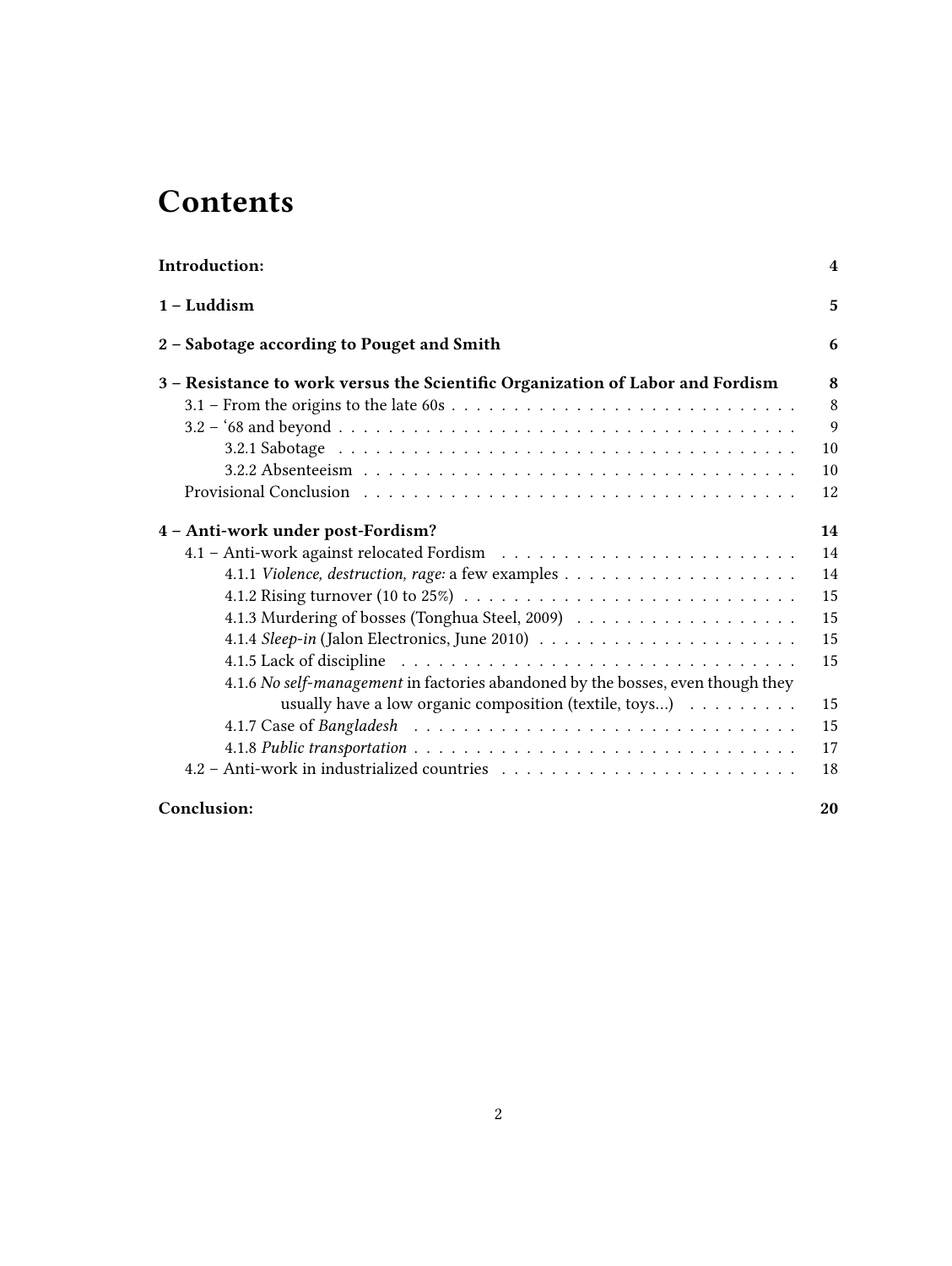For an episode of its program "Getting Out of Capitalism," Radio Libertaire asked me to do a presentation on anti-work, based on the pamphlet<sup>1</sup> I published with *Echanges et Mouvement* in 2005. Upon re-reading it, I realized that there was a need to correct or clarify certain points of view expressed at the time. A few paragraphs in italics are reproduced without any change from the 2005 brochure.

<sup>&</sup>lt;sup>1</sup> See: http://www.hicsalta-communisation.com/bibliotheque/aux-origines-de-lanti-travail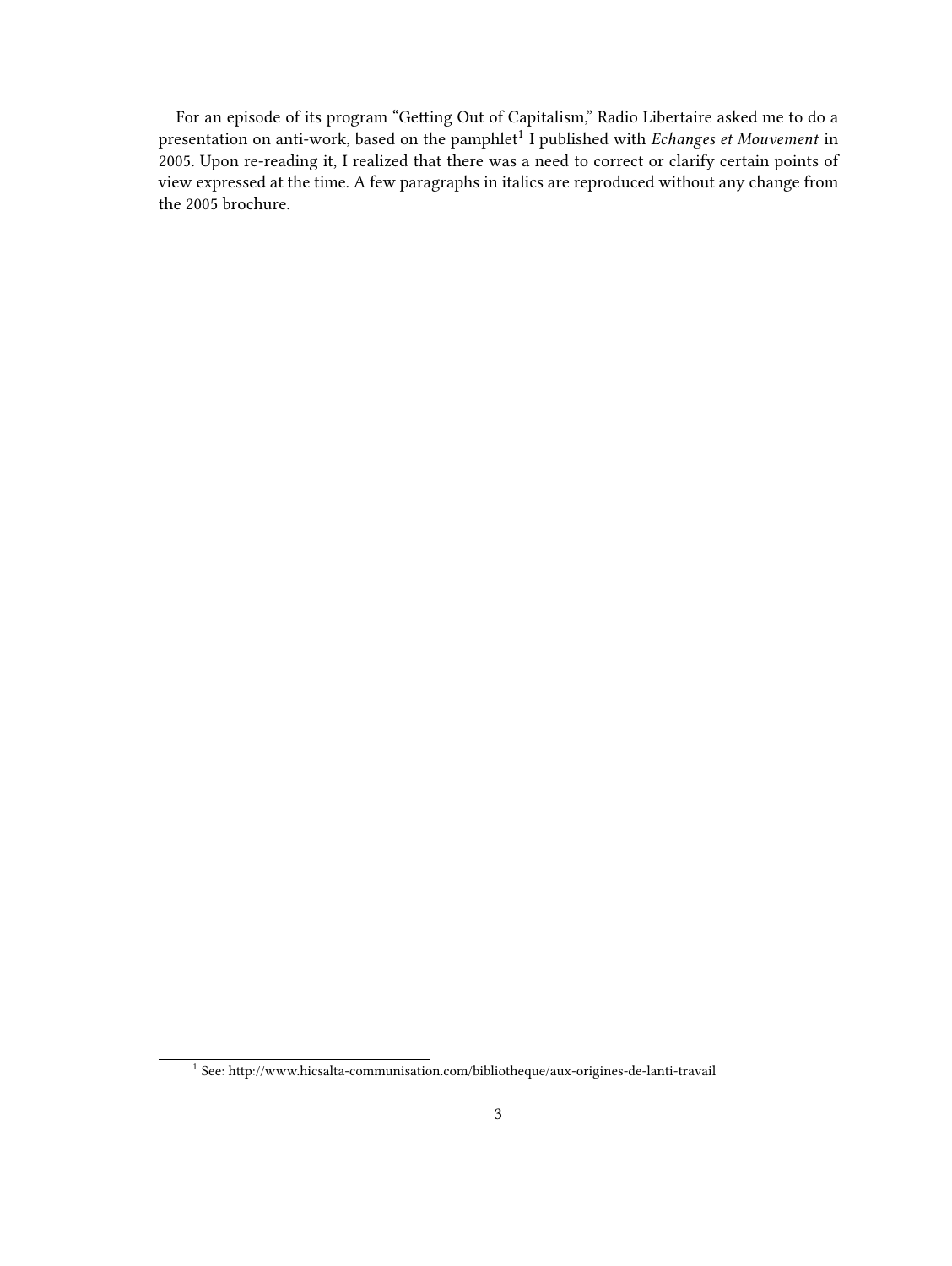## <span id="page-3-0"></span>**Introduction:**

There is some confusion about the notion of anti-work. My brochure, "On the Origins of Anti-Work" (*Echanges et Mouvement*, 2005), did not escape this fate. The confusion arises from a lack of precision in defining the notion of anti-work. On the one hand, it groups in the same category as anti-work certain behaviors such as a worker's laziness, when he or she tries normally to do the least amount of work, or a preference for (compensated) unemployment or living on the margin. Such practices of refusal of work, of resistance, are as old as the proletariat itself and do not define modern anti-work. On the other hand, the confusion lies in classifying as anti-work forms of resistance to exploitation that are in actual fact *pro*-work, e.g. Luddism. I believe that we should save the term anti-work for the struggles of our time (since '68) which demonstrate that the proletariat is no longer the class that will affirm itself in the revolution as the class of hegemonic labor, nor is it the class that will make work mandatory for everyone or replace the bourgeoisie in managing the economy.

To better understand the specificity of the term anti-work, it has to be placed in a historical perspective. It should be noted that what we are interested in here are struggles in the workplace, against the usual characteristics of the relationship between workers and their means of labor (absenteeism, sabotage, lack of discipline in general).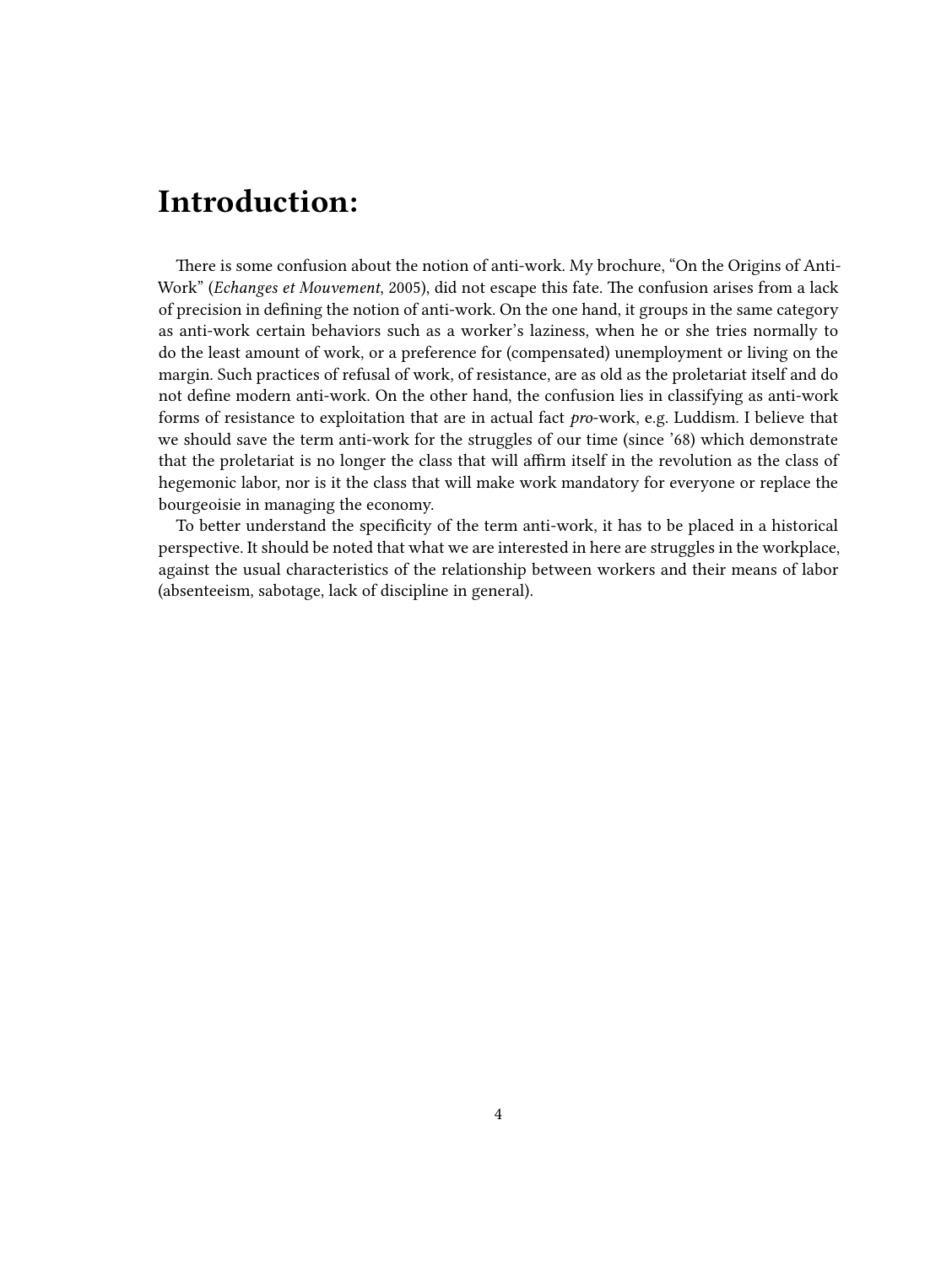## <span id="page-4-0"></span>**1 – Luddism**

Luddism is often identified with a spontaneous and ferocious reaction by English workers at the turn of the 19th c. against the introduction of new machines. The fact that they smashed machines brings to mind certain kinds of sabotage, especially in assembly-line work. This take, while not correct, explains why Luddism was later likened to anti-work.

Let us recall the principle traits of Luddism $^1.$  There were three episodes, all of them during the 1820s:

- The Nottingham stockingers: besides the usual problems of wages and rates, they were against the "cut-up" [cheaper method of making stockings] and "colting" [hiring too many young unskilled workers]. Their struggles to defend their craft work led them to destroy machines *that were not new*. They struggled against labor and exploitation practices.
- The West Riding croppers: they were against the gig mill (a machine that was not new) and the shearing frame (a more recent machine), two machines capable of replacing their labor (highly skilled).
- The Lancashire weavers: a more complex case combining bread riots, workers' demands and opposition to the first steam-powered loom.

Destruction of machines should not fool us—Luddism is pro-work. It defends skilled labor against mechanization, but also and maybe above all it is against poor quality (cut-up), which permits the use of unskilled workers (colting) and even women! Its content only looks like antiwork. Luddism defends old-style labor. It affirms the dignity of the worker against de-skilling and in some case mechanization. Politico-syndicalist activity comes into play, associated with violence against the bosses and the machines. Luddism played an active role in clandestine syndicalist movements and was not opposed to long, costly, pointless campaigns of parliamentary lobbying. The destructions of machines were not outbursts of spontaneous rage but carefully organized operations. Finally, that is why Luddites did not destroy the machines they worked on, but only those belonging to the bosses or to workers guilty of using banned machines, of making poor quality goods or of working below the going rate. The demand for good quality work performed according to the methods applied by skilled, decently paid workers *also* characterizes Luddism.

<sup>1</sup> http://www.hicsalta-communisation.com/histoire/fausse-actualite-du-luddisme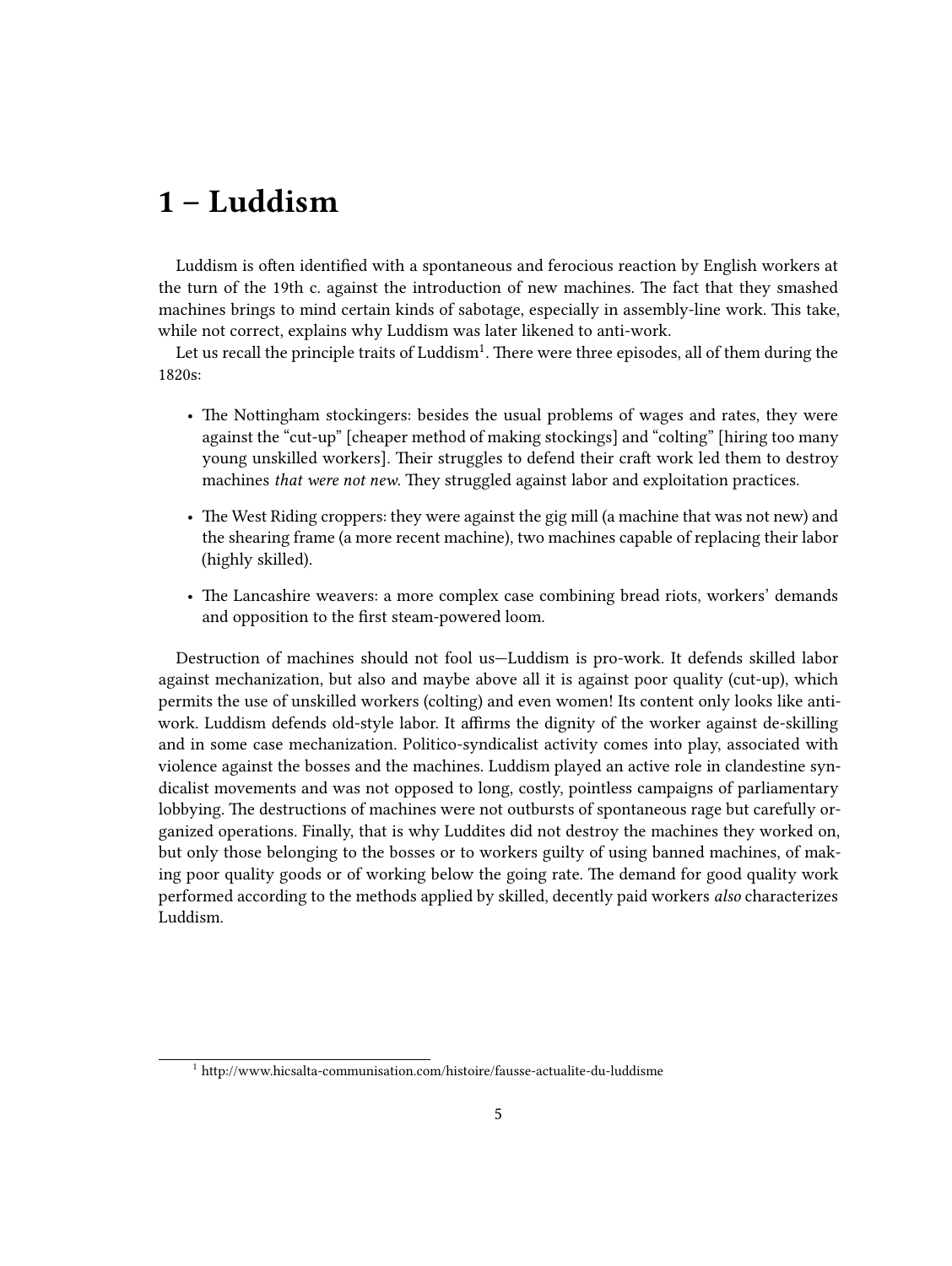## <span id="page-5-0"></span>**2 – Sabotage according to Pouget and Smith**

Pouget introduced sabotage in union discourse at the CGT congress of 1897. His pamphlet *Sabotage* has since been republished innumerable times. Pouget is regularly mentioned as the precursor of today's « specialized workers » (hereafter, OS for "ouvriers specialisés", who are actually unskilled). His sabotage is often seen as the foundation of anti-work. We need to take a closer look at this. Sabotage according to Pouget (1911) was not anti-work, but rather anti-boss.

Pay workers a proper wage and they will give you their best in terms of labor and dexterity.

Pay workers an inadequate wage and you will have no more right to demand the highest quality and the largest quantity of labor than you had to demand a 5-Franc hat for 2.50 Francs.

Above all Pouget wants to demonstrate that sabotage is an efficient means to put pressure on the bosses over wages, etc. Furthermore, sabotage is proof of the workers' control over production through their unions. Pouget's sabotage is not angry and destructive. It is calculated and prepared. It relates to workers' control over their work, as both a technique and a form of collective organization.

In his pamphlet, Pouget cites numerous examples, almost all of them involving skilled workers. And often these are not cases of actual sabotage, but rather ideas, proposals about what workers could do. His sabotage comes into play to support demands, in preparation for a strike (to prevent scabs). For Pouget, sabotage is primarily a way of slowing down production. He also mentions lowering the quality of output (for those on piecework), or in other words damage to the goods produced. The partial or total destruction, reversible or not, of the means of production is less often mentioned. But even then, no particular hostility towards work itself is involved. And Pouget approvingly cites a railroad union organizer:

"What are needed are comrades among the highly skilled workers, who best know the workings of the service and would therefore be able to locate the sensitive spots, the weak points, so that they could strike home *without foolish destruction* and, through efficient, skillful, intelligent and energetic action, render a single blow to make indispensable equipment unusable for several days…" (emphasis by Pouget)

In the United States, much of Pouget's text was later taken up by Walker C. Smith, a member of the Industrial Workers of the World. But Smith is much more explicit than Pouget about the pro-work tendency of sabotage. Based on the control workers have over the production process, he talks about "constructive sabotage": organized sabotage reinforces solidarity among workers and gives them additional control over production. He also describes as constructive sabotage the act of little by little improving the quality of products sold to workers, which the bosses adulterate to increase their profits. He concludes:

"should matters follow their present course, with the possibility of the workers gaining an ever increasing amount of industrial control, then labor's tactics will develop accordingly, with constructive sabotage as the result" (WC Smith, Sabotage: Its History, Philosophy & Function, 1913).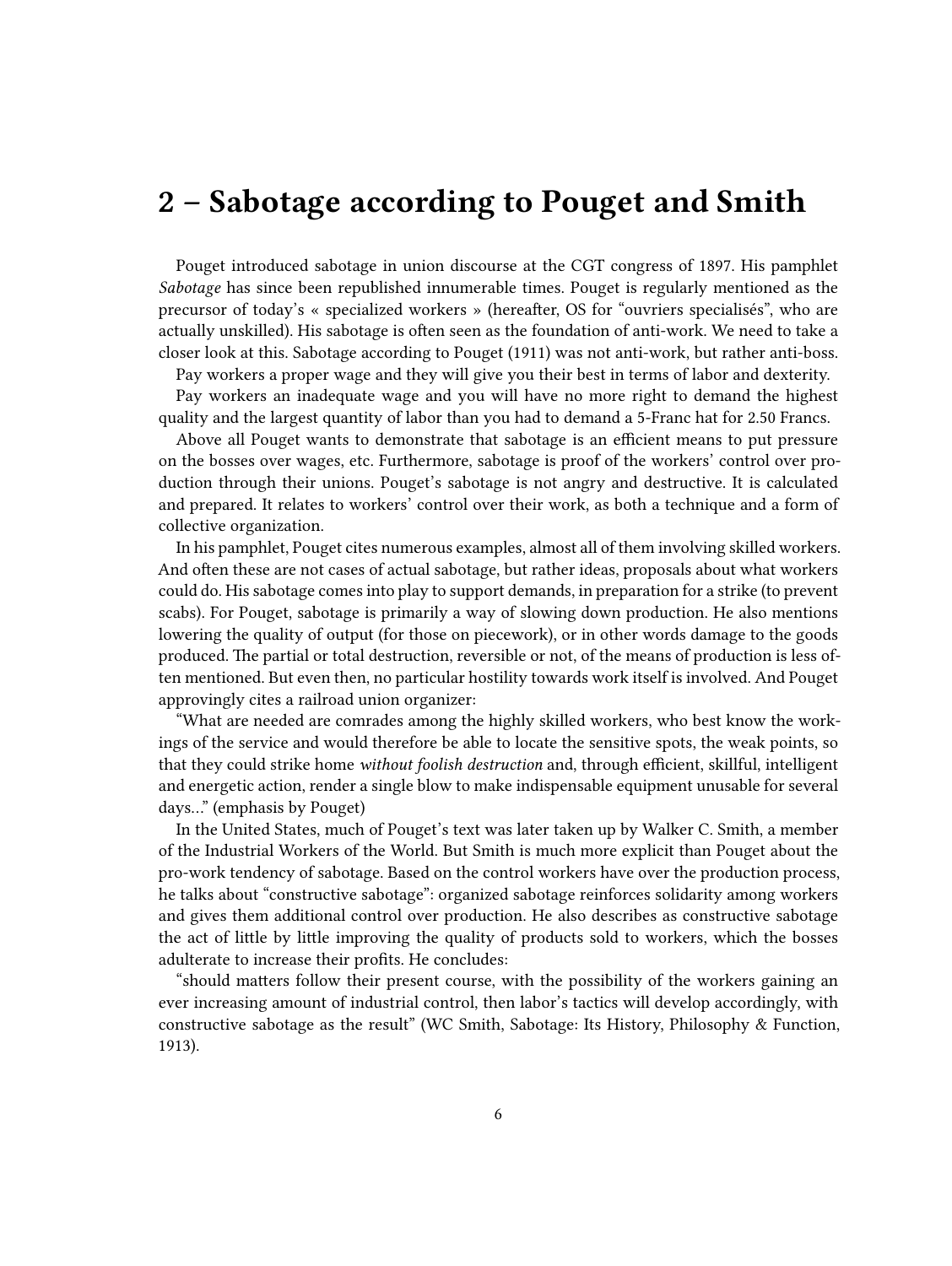At the turn of the 20th c., sabotage contributed to the affirmation of the centrality of work in capitalist society. Workers (or at least those mentioned in the texts by Pouget and Smith) have relative autonomy in their work. They exercise some control over their rate of work and over its quality. Workers know technically how commodities are made. Sabotage consists of lowering the quantity and/or quality [of their labor], which of course does not please the boss. But this sabotage also demonstrates the possibility of workers' control over production and hence over society as a whole. Sabotage according to Pouget and Smith is part of the programmatic project of a working-class revolution.

"So far as actual productive processes are concerned we are in possession of industry, yet we have neither ownership nor control because of an absurd belief in property rights." (WC Smith)

The Luddites' fight was part of a broader movement of formation of the English working-class unions and parties. In the same way, "constructive sabotage" is part of the development of the workers' movement, which was to become a great disciplined army capable of seizing power. The rise of industrial unionism involves a similar trend. The struggles of unionized skilled labor marked a formative moment in industrial unionism. Insofar as the resistance of craft workers was broken down in small groups of relatively specialized workers, some conflicts could only develop by federating several trade unions under a single umbrella. *In a given workplace or city, workers were divided into various craft unions; for their demands to be successful, their work stoppages had to reach beyond their specific craft or workplace. The practice of spontaneous sympathy strikes, against the advice of the unions, was what led unions to evolve towards industrial unionism so as to prevent and control such movements.*

« Sympathetic action among machinists, molders, metal polishers, blacksmiths, pattern makers and boiler makers had long been commonplace, and a league of their national officers had existed since 1894. But the movement for a formal federation with local affiliated councils, which was initiated in 1901 and finalized by a convention in 1906, aimed to promote arbitration of disputes and joint negotiations, and to suppress sympathy strikes, as well as to move to amalgamate the unions » (David Montgomery: Workers Control in America, Cambridge, 1979, p. 54)

The workers' movement evolved, little by little, towards the affirmation of an ever more centralized and organized class. Constructive sabotage falls within that framework. The ultimate goal of work slowdowns and sabotage is not a rejection of work. "The main concern to revolutionists is whether the use of sabotage destroy the power of the masters in such a manner as to give the workers a greater measure of industrial control." (WC Smith). Far from being anti-work, sabotage helps prepare the working class for labor's hegemony in the future society.

Before shifting to another historical period, we should point out that Paul Lafargue's *The Right To Be Lazy* is not anti-work but rather a text advocating work in moderation.<sup>1</sup>

<sup>1</sup> https://theanarchistlibrary.org/library/paul-lafargue-the-right-to-be-lazy. See my critique of Lafargue: http:// www.hicsalta-communisation.com/textes/etrange-popularite-du-droit-a-la-paresse-de-p-lafargue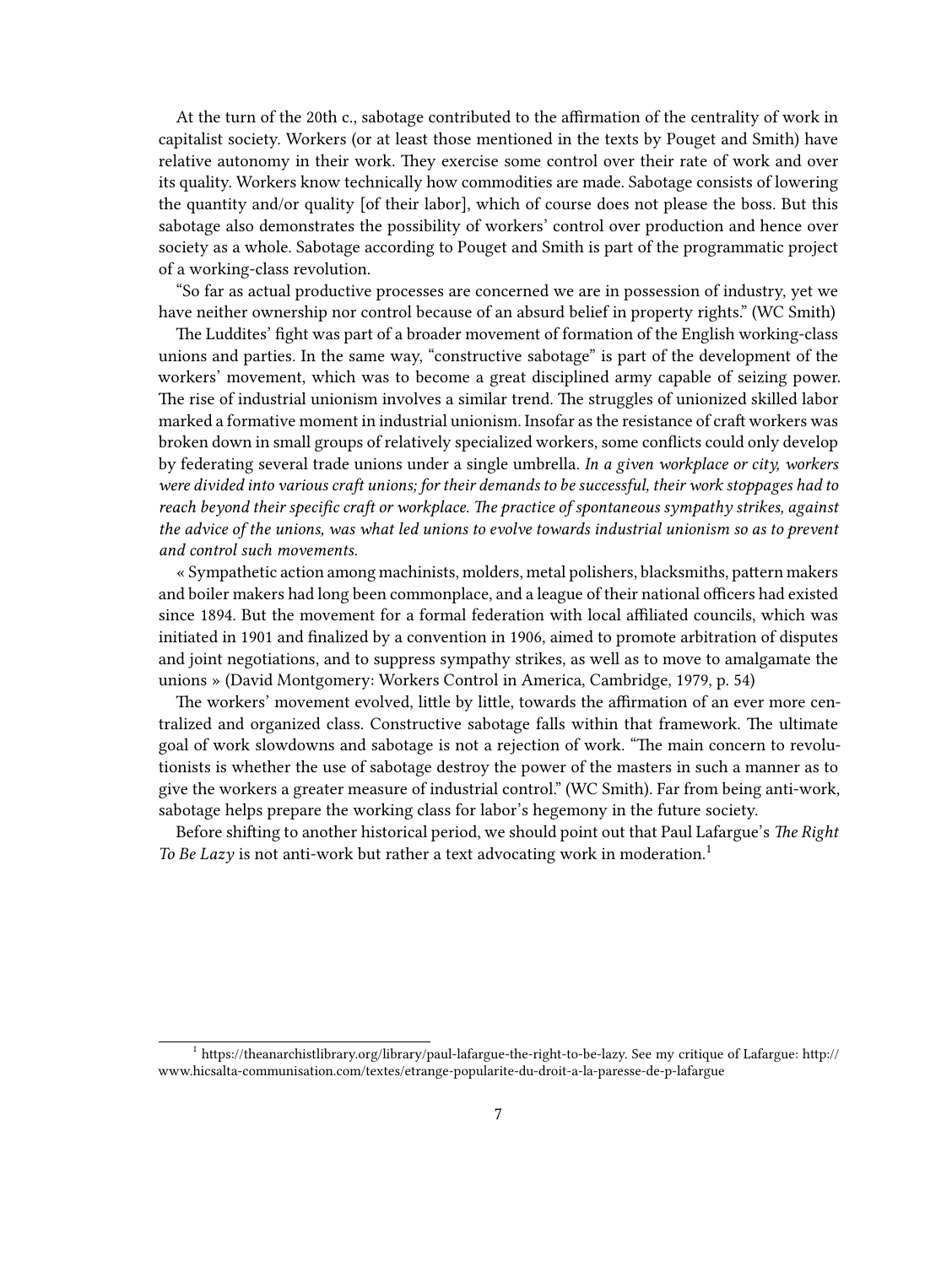# <span id="page-7-0"></span>**3 – Resistance to work versus the Scientific Organization of Labor and Fordism**

Another notable work is Herman Schuurman's *Work is A Crime*<sup>1</sup> , published in 1920 by the Dutch Mokers group. This text was remarkable for its time. It expresses disgust towards work without laying claim to leisure time. It is against schooling, sports, long strikes, and the transition period [to communism] while advocating theft and sabotage. But the Mokers group developed its ideas in the absence of any real movement in that direction in Dutch society at the time. Its antiwork position was thus unable to free itself from councilist principles and was almost entirely restricted to an individualist attitude.

## <span id="page-7-1"></span>**3.1 – From the origins to the late 60s**

It should be noted that the resistance by craft workers to the Scientific Organization of Labor (SOL), whom the SOL sought to eliminate, did not give rise to massive struggles. But, once again, it did push American unionism to transition towards Industrial unionism by way of the *system federations*, a sort of craft-based inter-union, which emerged in the struggles against the introduction of timekeeping.

As for the unskilled workers, which the SOL sought to exploit, their resistance developed very quickly.

Let us recall that the famous *Five Dollar Day* proposed by Henry Ford in 1914 was in no way a gift. *Ford's aim was to solve a problem of massive worker turnover related to assembly-line work: between Oct. 1912 and Oct. 1913, he had to hire 54,000 workers to fill 13,000 positions. On the day in Jan. 1914 on which Ford announced the 8-hour workday for \$5, there were scuffles among workers to get into the factory. Ford took advantage of the candidates' enthusiasm to sort them based on their morals, sending more than 100 in-house sociologists to investigate their homes, detect alcoholics, detect any lack of cleanliness or unkempt children. He then set up compulsory English courses for recent immigrants and threw a huge fascistic celebration for the graduation of the first class, with a parade of 6,000 workers to commemorate this "Americanization Day."*

Despite the worker enthusiasm (including skilled workers) for Fordist wages, the constraints involved in the SOL and assembly-line work soon fostered specific forms of struggles. As we have seen, the massive turnover even before WWI was one form. In the 20s, a study on the SOL (and to some extent on Fordism) denounced the practices of cheating and restriction. The author explains these developments by the bosses' inability to crack down on such practices, satisfied as they were that at least with timekeeping they achieved major gains in productivity. The author also expresses surprise that "occasionally, restriction is the result of simple perversity—disinclination

<sup>1</sup> https://beyondresistance.wordpress.com/2013/04/04/for-work-is-a-crime-by-herman-j-schuurman-1924/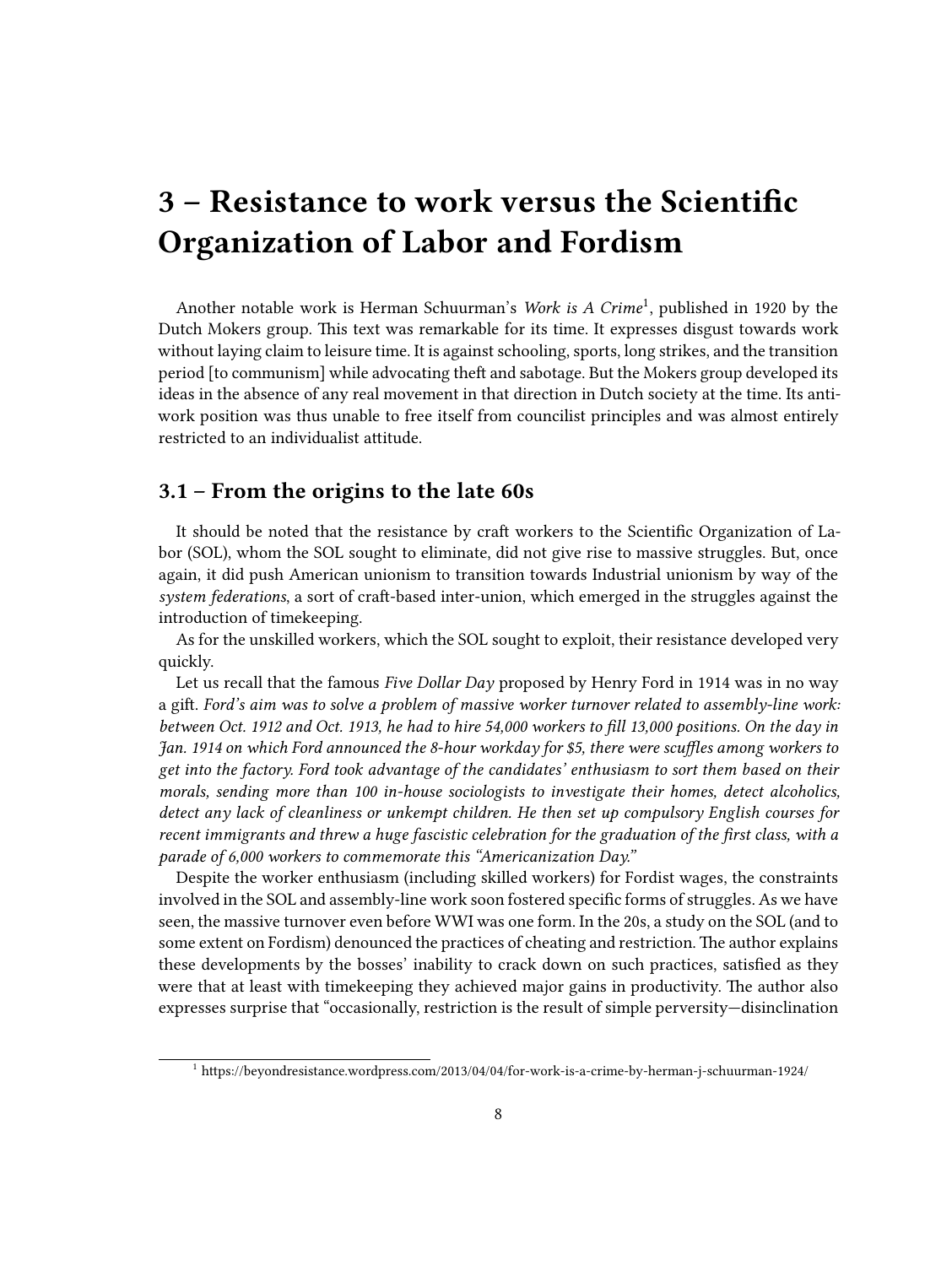to strenuous work"! (Stanley Mathewson, *Restriction of Output Among Unorganized Workers*, New York 1931, p. 123)

The author suggests that the right way to fight against the restriction he observed in Taylorized factories is to introduce Fordism. In Fordism, the rate of work is set by the conveyor belt, making restriction impossible. He nevertheless cites the case of a Fordist factory in which workers had to perform an overly long series of motions and ended up falling behind. So periodically they would toss a part into the assembly-line wheels to make it stop. That was the starting point, the time at which a form of sabotage emerged which was anti-work.

With capitalism's formal domination, craftsmen were dispossessed of their means of production but left with their skills intact. Under the real domination of capital over labor, a second dispossession was introduced, depriving the wage earner of his skills. In assembly-line work, workers have no control over their own time or their methods of work (we will see later that this "secondary dispossession" did not occur all at once and that Capital continues to eat away at the remains of the Fordist and post-Fordist worker's autonomy). Work becomes an elementary motion whose nature and pace are controlled by machines. Labor's skills have been transferred to the machine, to fixed capital. The result is that, henceforth, the content of living labor is merely to bring into being those "skills" of fixed capital. If living labor wants to adjust the quantity of its motions, then it is left with only one option: to stop working. And if it wants to adjust the quality of its motions, the sole option is sabotage. Conversely, if the worker—needing money wants to work, his sole skill is to "stick it out." Under such conditions, being against Capital necessarily means being against work, the attributes of which are in the machinery. This does not mean wanting to work for oneself (self-management). The skilled workers of the 19th c. could oppose Capital with the project of a society founded on what they were. Such is not the case for the OS workers of the 20th and 21st centuries. These workers no longer have a cooperative or self-management oriented perspective.

What remains of living labor, the repetitive motions imposed on workers that exhaust them physically and mentally, arouse not their pride, but disgust and rejection. Sabotage, which was one of the proletariat's means of struggle against capital, continues to be employed, but has become anti-work. The Pouget/Smith-style sabotage proved that workers had technical control over production and that they were only prevented from achieving socialism by the ownership of the means of production. Today, sabotage only proves one thing, that all the former skills of living labor confront it antagonistically within fixed capital. The struggle against the boss by means of sabotage or absenteeism has become inseparable from the struggle against work. This is what explains the lack of respect for plant and equipment and the lack of discipline observed in the crisis of the Fordist model during the 60s and 70s. Unlike the Luddites, the OS workers attacked *the very machines they worked with.*

## <span id="page-8-0"></span>**3.2 – '68 and beyond**

The crisis of the late 60s was brought about by the fact that Capital sought primarily to raise productivity through speed-ups and overall degradation of working conditions rather than by crossing a major threshold in automation or by lowering wages, as it would later do. In the U.S., the term "niggermation" was coined to describe the methods of raising productivity: replacing white workers by a smaller number of black workers who had to do the same amount of work.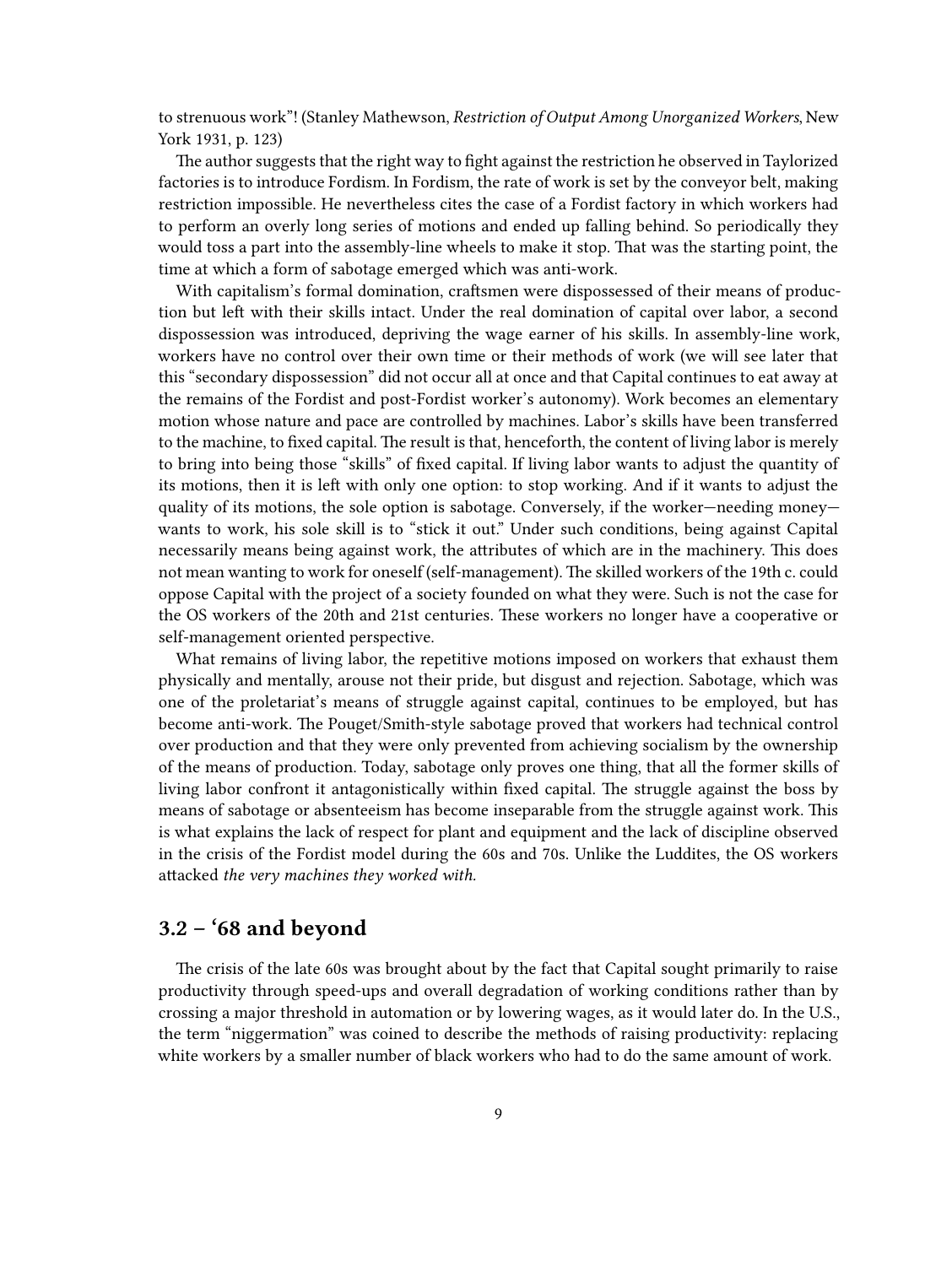#### <span id="page-9-0"></span>**3.2.1 Sabotage**

Sabotage and absenteeism are the salient forms of the general lack of discipline that reigned in the post-68 Fordist factories. This did not occur solely in Italy, but that was where workers went the furthest. For example, at Fiat [Italian automaker], workers would leave their workstations and join together in processions which would parade around the workshop, without prior notice and outside the unions. To force the others to join in, those in the procession would use a rope to encircle everyone who was still on the assembly line and drag them into the procession. Sometimes they would break open the doors separating departments and spread out through neighboring workshops. Foremen were totally powerless to restore discipline. Forklift races were sometimes held in the workshop alleyways. After 1973, the practice of "wild canteens" appeared, in which drinks and newspapers were proposed to workers on the shop floor. Whenever a fight broke out, precisely machined parts were used as weapons and ammunition. From the point of view of the bosses, the workshops had become ungovernable.

One well-known example is the GM plant in Lordstown (1972). Built in 1966 in an area far from Detroit, it was designed to do away with particularly hard tasks. The company paid good wages, but imposed a work cycle of just 40 seconds, as opposed to the usual one-minute work cycle. At the end of 1971, in attempt to catch up after a strike, management laid off 800 workers (out of 8000), but did not change the speed of the assembly line. Immediately, quality began to deteriorate. *However, the increased speed was only relative. Martin Glaberman (*False Promises: a Review*, Liberation, Feb. 1974) notes that doubling-up was practiced in Lordstown: two workers in consecutive positions on the line take turns doing each other's work in addition to their own, so that they can both take extra breaks. As clearly explained by Ben Hamper (*Rivet Head, Tales from the Assembly Line*, Fourth Estate, London, 1992), who practiced it abundantly in the Flint factory where he worked for 8 years starting in 1978, doubling-up is only possible with the foreman's tacit agreement. And it assumes that the individual times are sufficiently long. This is not to say that the rate of work at Lordstown had not deteriorated substantially compared to the average at the time. It only means that there was still a reserve of productivity.* Sabotage of quality was apparent in the backlog of cars requiring revision that were stockpiled in a parking lot at the end of the line. The number sometimes reached 2000 cars, at which point production had to be halted to empty out the lot.

The unions were powerless in the face of the mounting lack of discipline, sabotage and absenteeism in the workshops. They chased after the movement but without succeeding in heading it off. This opened up genuine vocations for Leftists in France, the U.S. and Italy. They would achieve no lasting success and failed to create "sabotage unions" or other stable organizations. *There was a key factor that condemned Leftists to failure: on the one hand, the workers were (relatively) well paid, and on the other, they had no desire to reform the factory. Faced with deteriorating working conditions and accelerating rates of work, their exasperation was real. But this was expressed more by sabotage and absenteeism than by participation in health and safety committees. Thus the union machine easily rejected or absorbed the "radicals" attempting to reform the union.*

#### <span id="page-9-1"></span>**3.2.2 Absenteeism**

Absenteeism has always posed a problem for capitalists. Whenever a proletarian is able to avoid working, he misses work. Depending on the general situation (full employment or unem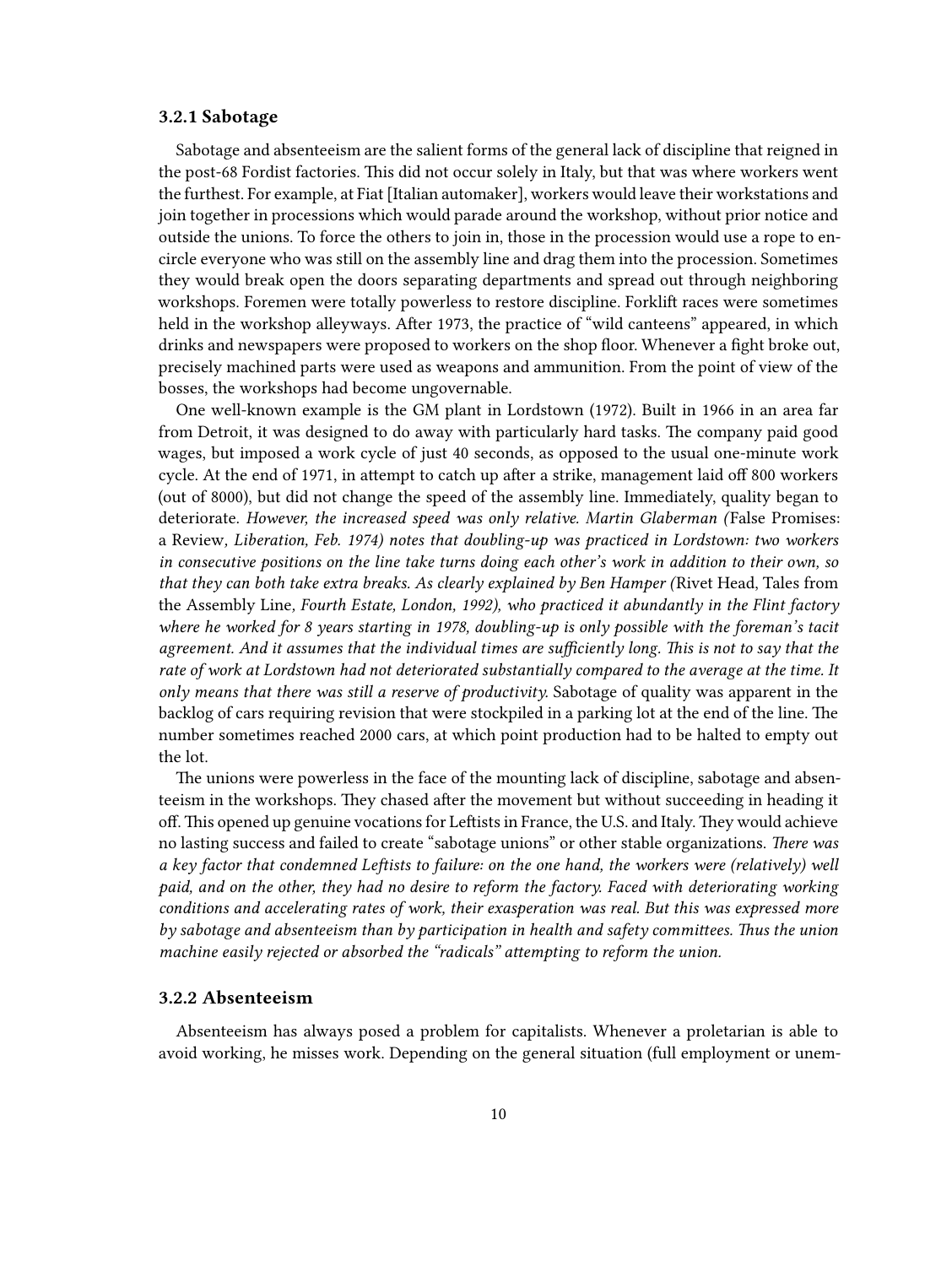ployment), he can do so more or less easily. According to current estimates, 1% absenteeism costs the company 1.87% of the total payroll in the private sector (1% in the public sector). In the early 70s, absenteeism had become a major problem in Italian factories. To such an extent that the President of the Republic had to address the problem in his televised New Year's speech on Jan. 1st 1973:

"Workers like to work and in their daily fatigue feel exhilaration in participating in the country's progress. And precisely to pay tribute to that desire to work, which is widespread among Italian people, we must reject the temptations of overindulgence which became apparent, for example, this past year in certain inadmissible peaks of absenteeism." (quoted by Y. Collonges and P.G. Randal, *Les Autoréductions*, Entremonde ed., p. 33).

At Fiat, the rate of absenteeism soared to 25%: every day, one quarter of the workforce would call in absent. What did the no-shows do? Did they work in the black market? In that case, could we call their absenteeism anti-work? Or were they resting up? Probably a little of both. Anyway, Fiat entered into an agreement with the unions by which the latter would combat absenteeism in exchange for a right to information on the group's investment plans. But the unions failed to discipline the workers.

Absenteeism in the late 60s differed from previous forms of absenteeism primarily by the very high rate, as well as what I have called *strike absenteeism.* We can first observe this type of absenteeism during the 1936-1937 strikes in the American automotive industry.

In the case of the GM factories in Flint, MI, *workplace occupations were carried out on a military model: discipline, maintenance of equipment and premises, self-defense, absence of alcohol, women or entertainment. One general meeting a day. Flint's kitchen could serve up to 2000 meals at a time. This figure does not give the number of occupiers, unless the many non-occupying strikers who also ate there are counted. In reality, there were 450 occupiers at Flint Fisher Body #2 on Jan. 5th and 17 on the 26th. "The problem facing the organizers was not that of convincing the occupiers to leave because it was difficult to feed them or because they were needed elsewhere, but rather to have enough men inside to hold the factories." (Sidney Fine,* Sit Down, Ann Arbor*, 1969. p. 168). Permissions were limited and a number of occupiers were held against their will. Members of the UAW [United Auto Workers] from other companies came to participate in the occupation. The local newspapers published articles explaining to the women that the presence of their men in the factory was absolutely essential.*

The message was clear: the workers agreed to strike but preferred to not stay in the factories. Occupying the factory or maintaining the machines was not of much concern to them. They did not identify with their work. The same reaction was observed in France in May-June 1968<sup>2</sup>. The occupied factories were practically empty. And when it was finally time to return, battles sometimes broke out that went on for days, like the ones at Renault Flins (1 dead) or Peugeot Sochaux (2 dead).

Did the occupation of the Fiat Mirafiori factory [Italy] in March 1973 contradict this view? Let us quickly review what happened. It occurred during the contract renegotiations. During previous months, the unions had organized rotating strikes and other minor movements, both to put pressure on management and to contain the pressure building up on the workers' side. Yet the unions missed the mark with regard to the latter because the decision to block commodities leaving through gate 11 at North Mirafiori was taken at a March 23rd, 1973 workers' meeting

<sup>2</sup> See *The French Strikes of May-June 1968*, http://www.hicsalta-communisation.com/accueil/the-french-strikesof-may-june-1968-5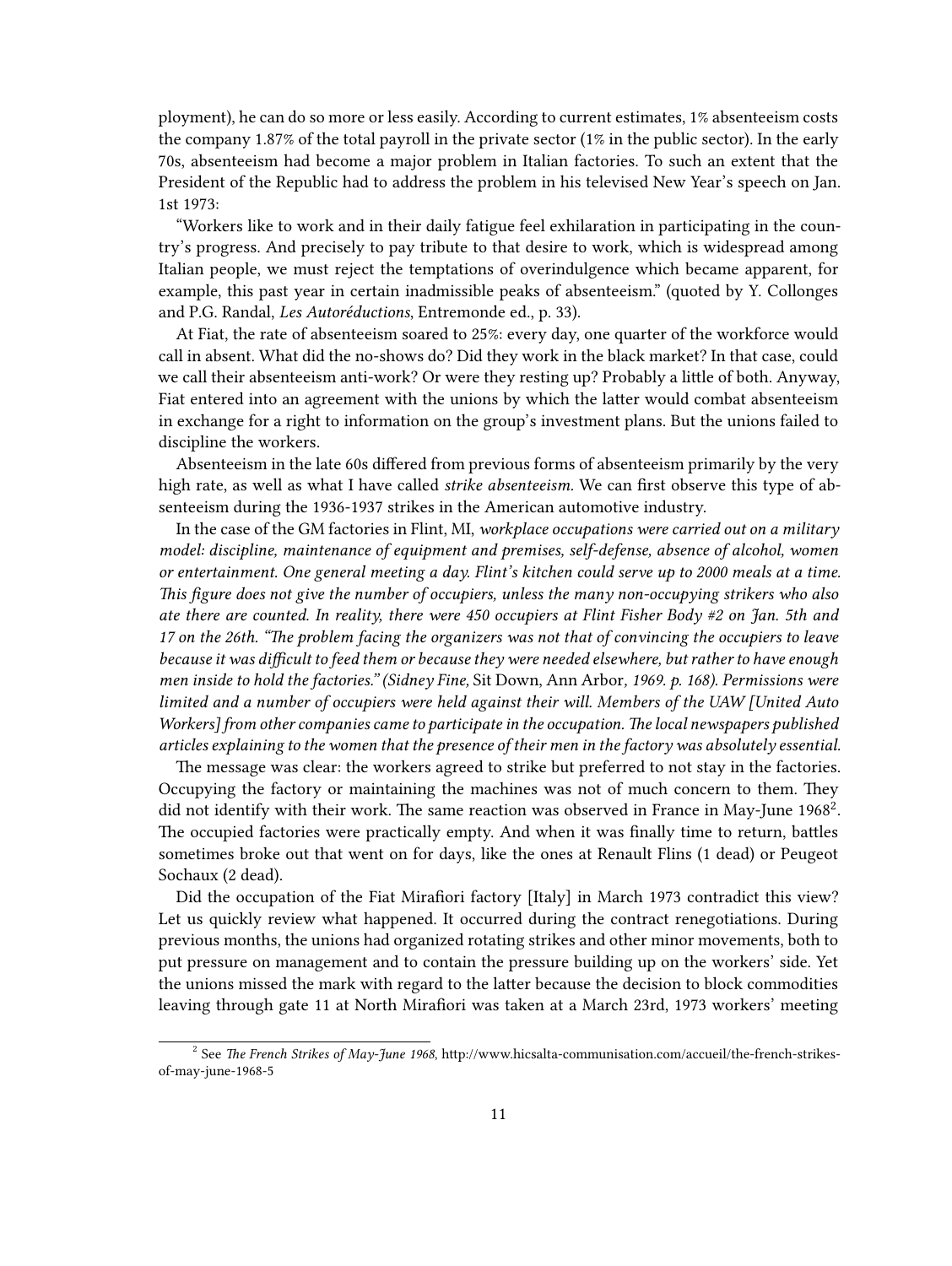without a trade-union presence. On Monday the 26th, the plan went into effect for an hour. On the 27th, there was a second attempt. Little by little, the movement grew. On the 29th, the gates at North and South Mirafiori were completely blockaded. The neighboring roadways were also blockaded, and the workers set up a tollbooth to finance their struggle. After the weekend, the blockage kicked off again on Monday, April 2nd, but the unions and management negotiated an emergency agreement, which defused the conflict.The workers obtained a wage increase (+16,000 liras), but other worker issues were not mentioned in the accord (length of the workday, grade scale, re-hiring of laid-off workers). The unions won a juicy morsel of cheese: the workers had been granted a training leave of 150 hours per year, and the training in question was entrusted to the unions! (see Paul Ginsborg, *A History of Contemporary Italy, 1943-1980*)

In other words, the "occupation" of Mirafiori lasted three days. Tat is the term employed by most sources. But there was no claim of self-management on the part of the workers. Their activity consisted more of blocking the flow of commodities and workers (because they also had to block those who wanted to get in to work) than of thinking about resuming production, which was not brought up, any more than was machinery maintenance. This episode of the struggle at Fiat was particularly remarkable because the workers moved around from one workplace another shouting meaningless slogans. If this was the case, what better way of shouting out one's refusal to identify as a worker? That is why we must not allow ourselves be led in the wrong direction by speaking of occupation. More precisely, this should be described as a factory blockade. And in this case, the workers were well ahead of their time.

That being said, the factory, whether occupied or blockaded, was on strike. Was there strike absenteeism? I could not find many statistics on this episode at Mirafiori. All the sources I used note that the Leftist groups had very little initiative in the movement and the unions even less. A procession of 10,000 workers apparently formed inside the factory and then split to blockade (or try to blockade) the gates at North Mirafiori. How many stayed for this first blockade, which only lasted an hour? It's impossible to know. In any case, the factory had a workforce of 60,000. Where were they during the blockade?

## <span id="page-11-0"></span>**Provisional Conclusion**

The lack of discipline that reigned in the Fordist factories in the late 60s is hard to imagine today. Neither the unions nor supervisory staff were able to keep it under control. Capital only succeeded through investments and relocations, from which it had previously backed away due to the cost. But the factories had become ungovernable, and the very expensive concessions granted to workers had failed to get them to fall back into line.

In short, by the mid-70s, the bosses at Fiat had granted:

- large wage increases
- discussion of every job change between management and the worker
- a shorter workday
- paid time for union and training meetings
- 4 delegates per 1000 workers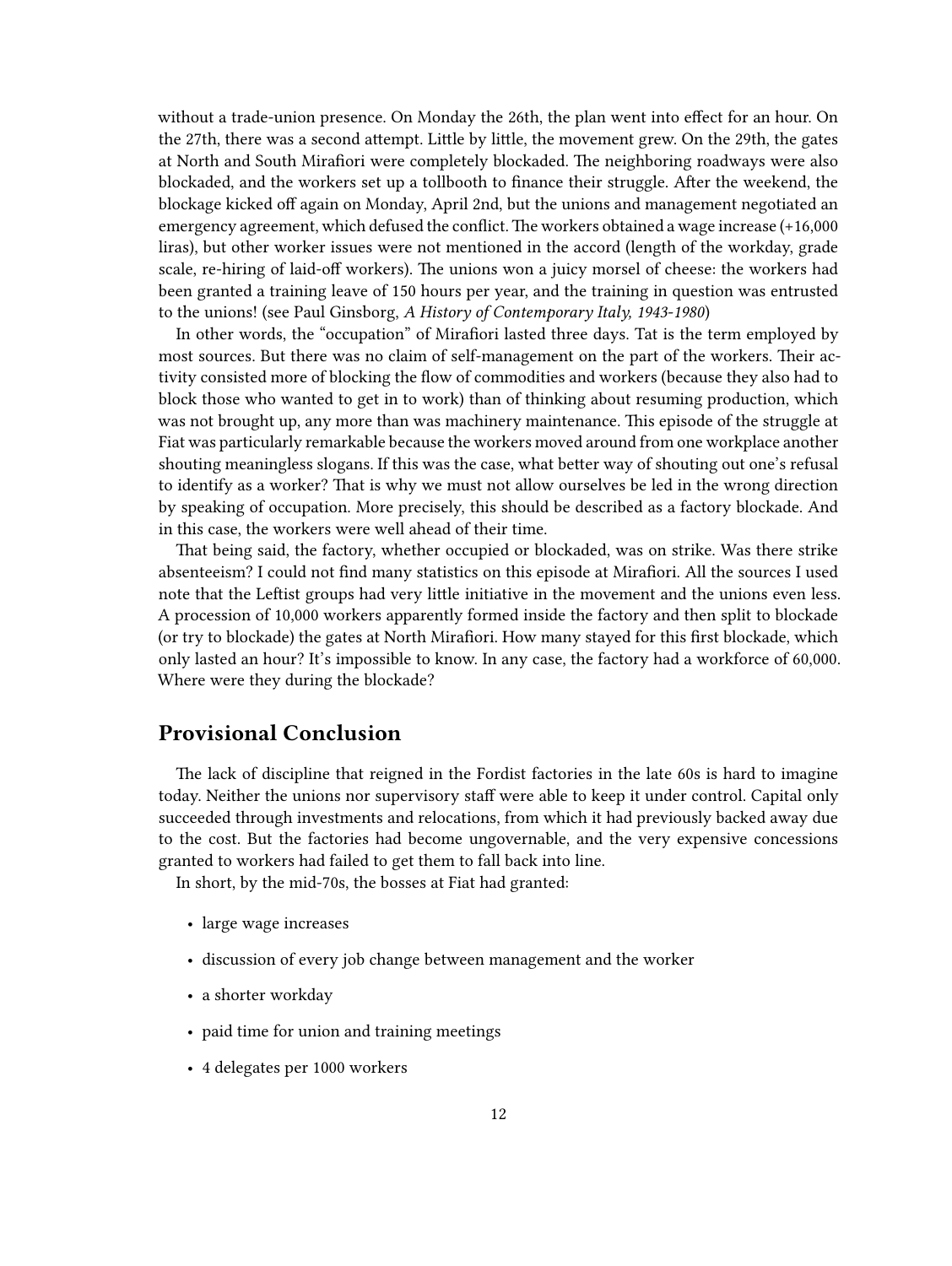- the location of any further investments to increase capacity in southern Italy
- wages of South Mirafiori workers = wages of North Mirafiori workers

As for Renault, the concessions during the same period were as follows:

- large wage increases
- elimination of equal pay for similar work
- creation of a new category, "Manufacturing professional"
- monthly paychecks
- attempts at reorganizing work in semi-autonomous groups (not pursued).

All of this ended with the relocations which, combined with fast-rising unemployment from the second half of the 1970s on, forced workers into submission everywhere.

The longstanding proletarian methods of resisting the boss' pressure in the workplace shifted from being pro-work (Pouget), in the case of skilled workers, to being anti-work, in the case of the unskilled OS workers. Luddism had been one of the formative bases of craft unionism. The struggle of skilled workers against the introduction of the Scientific Organization of Labor contributed to the transformation of craft unionism into industrial unionism. The struggles of the OS workers in the late 60s did not produce any new form of organization, but they modified the content of sabotage by removing any element of worker's pride, with a systematic I-don't-givea-fuck attitude, total lack of respect for plant and equipment, for union delegates or for their superiors. Sabotage in particular has changed as work has been de-skilled and labor has lost control over the rate of work and motion. It has evolved from a reasoned practice, used primarily to back wage demands and carried out mainly by skilled workers within a union framework, to an enraged, destructive protest by unskilled workers against their working conditions—and against work itself. Sabotage by unskilled workers is part of a more general lack of discipline, evidence of how little workers identify with their work. The unions were unable to control this anti-discipline movement, as is clearly demonstrated by strike absenteeism. These practices have been called anti-work for two reasons: first, to describe the disgust felt towards brutalizing work stripped of any *savoir faire* and, second, to indicate that no workers' organization developed out of these movements of rage and rejection of discipline. The impossibility for the traditional organizations in the workers' movement to take control over anti-work practices did not foster the building of new mass organizations, despite the Leftists' efforts to that end. The term antiwork also translates the idea that communism can no longer be conceived of as a society of associated laborers in a "free economy."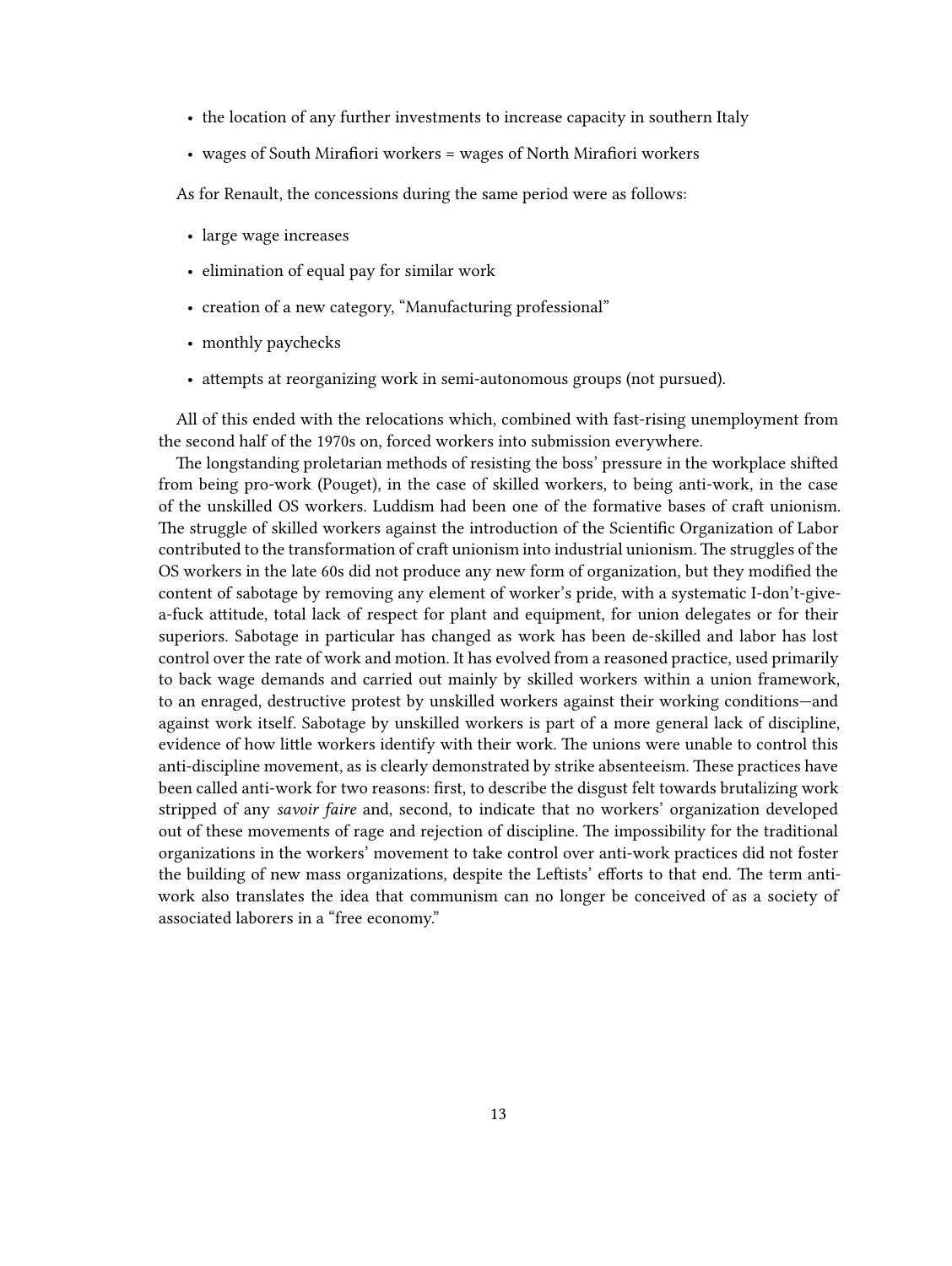## <span id="page-13-0"></span>**4 – Anti-work under post-Fordism?**

It is worth wondering whether the anti-work and anti-discipline of the 60s and 70s survived the great wave of [Capital] restructuring that ensued. In a text written in 2010, I unambiguously answered that following a period of decline, anti-work was making a vigorous comeback. Perhaps this should be nuanced somewhat. After a period of retreat, the bosses had responded to the lack of proletarian discipline in several different ways: restructuring the Fordist work process, partial automation, relocation of traditional Fordism to countries where labor is cheap. The turning point occurred in the mid-1970s.

## <span id="page-13-1"></span>**4.1 – Anti-work against relocated Fordism**

Relocation was one way for Capital to rein in unruly labor in the 60s and 70s. These relocations were often to Asia. There Capital found a workforce on which it could impose working methods rejected by Western workers. But after a few years, these new OS workers reacted like Western workers. Unless noted otherwise, the following examples concern China:

#### <span id="page-13-2"></span>**4.1.1** *Violence, destruction, rage:* **a few examples**

- Foxconn Chengdu, Jan. 2011: Riot in the factory/dormitory complex, workforce 22,000. Causes: inadequate wages, especially since relocation from Shenzhen, where the minimum wage was 1200 yuan, to Chengdu, where it was 950 yuan; poor living conditions in the dormitories. The dormitory where the riot broke out was 18 stories tall, with 24 rooms per floor and 8 workers per room. There were neither elevators nor running hot water, electric power was lacking, etc.
- Foxconn Taiyuan, Sept. 2012: dormitories ransacked, on-campus shops looted, cars torched in protest against the security personnel's brutality.The base wage had recently been raised from 1550 to 1800 yuan a month.
- Fugang Electronics (Dongguan), Jan. 2013: the kitchens and the canteen were ransacked by the 1,000 workers on night shift because the food was rotten.

We note that these movements occurred outside the workplace. Here is a counter-example, but one without rage or destruction. Is this concerted slowdown sabotage?

• Denso (Guangdong), Jul. 2010: This factory with a workforce of 1,000 (mostly women) produces parts for the automotive industry. For three days, the workers came to work but, after punching in, did not go to their workstations. Instead, they walked around in the workshops, calmly and without causing any damage, and then left, punching out at the end of their workday. Rebukes by management did nothing to stop this. On the third day, management granted a significant pay rise.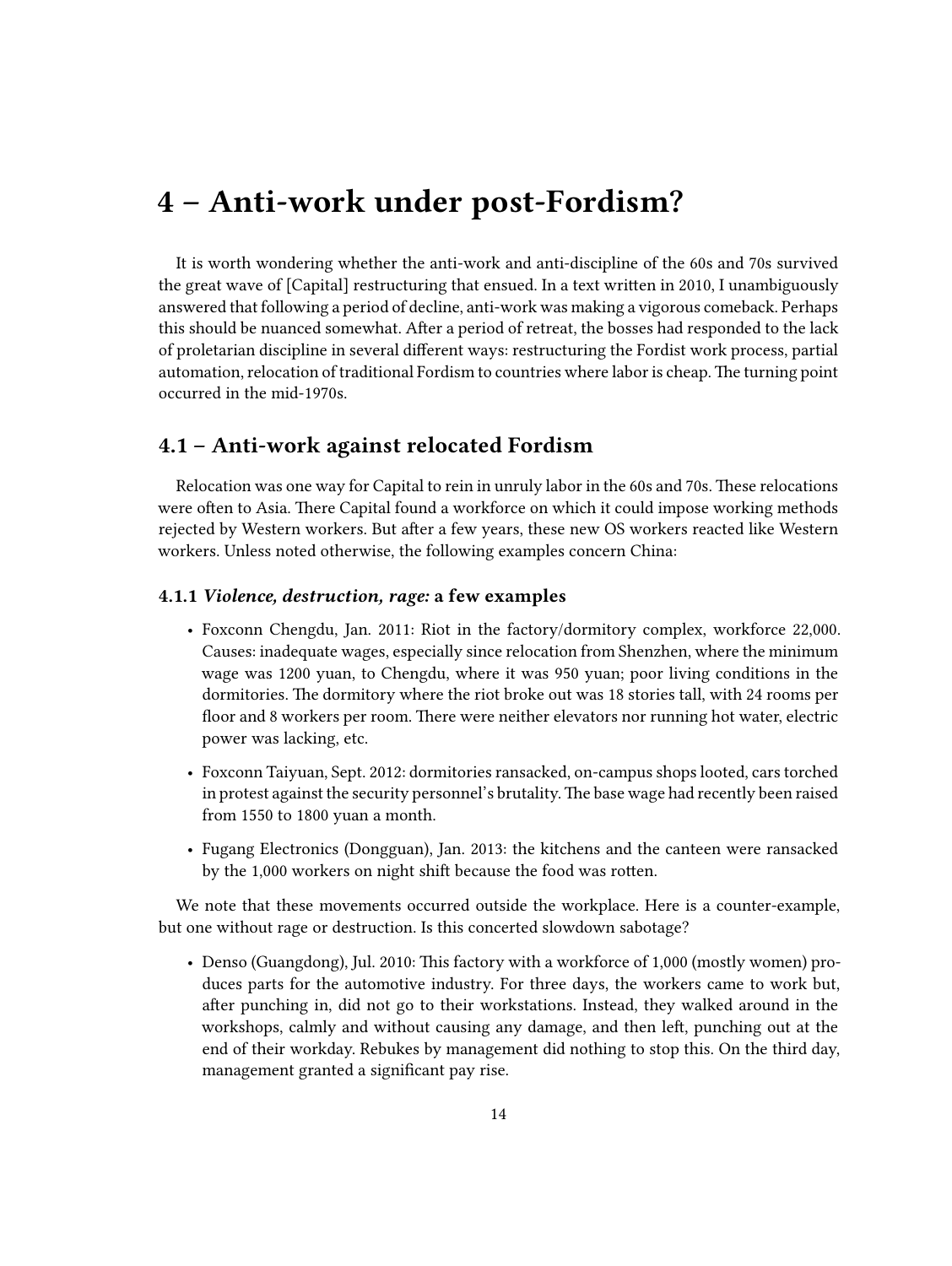### <span id="page-14-0"></span>**4.1.2 Rising turnover (10 to 25%)**

### <span id="page-14-1"></span>**4.1.3 Murdering of bosses (Tonghua Steel, 2009)**

During a protest against the acquisition by a private group of a stake in the steel mill, a group of workers attacked the big boss and beat him to death. The privatization of Tonghua was canceled.

#### <span id="page-14-2"></span>**4.1.4** *Sleep-in* **(Jalon Electronics, June 2010)**

A wage increase on June 1st was followed by a heightening of the work rate on June 3rd, despite the fact that the former work rate was already impossible to maintain. The reaction of these overworked workers was to collectively sleep at their workstations.

#### <span id="page-14-3"></span>**4.1.5 Lack of discipline**

- Strike waves in the Dalian Special Economic Zones in 2005. Commentary by a business newspaper: "Although the workers have no clear leaders, they are developing a leader-less organizational strategy. Since the workers have largely shared interests and a feeling of shared suffering, they react to subtle signs. Some workers explained that, when they are unhappy, all it takes is for someone to get up and cry "Strike!" and all the workers on the line stand up as if for a standing ovation and then stop working."
- Siemens, 2012: four workers were laid off for absenteeism. The factory went out on strike. Management threatened to count the strike time as absent time. Workers blockaded the factory entrance.

All this reminds us of Italy in the 70s. The transfer to China of the West's prevailing working conditions in the 70s reveals reactions similar to those of Western OS workers. But this is a far cry from an Italian-style atmosphere. The struggles mentioned remained by and large isolated, did not directly attack the system of production, and did not normally take place in the workshop. In more recent years, there have been far more struggles, but they most often remain at the level of demands and negotiation. This is linked to the recession, which caused many factories to close and worsened unemployment. Demands for trade-union representation are also probably worth mentioning, whether or not they involve the ACFTU (state-controlled trade union affiliation). This is not aligned with anti-work. An indicator of the degree of resignation and despair among Chinese proletarians is the proliferation of actual or threatened suicides to obtain satisfaction, in particular payment of back pay. Hence, in the case of Chinese factories, we see that the anti-work specific to the Fordist system's OS worker does exist, but in a limited and fragmented way.

### <span id="page-14-4"></span>**4.1.6** *No self-management* **in factories abandoned by the bosses, even though they usually have a low organic composition (textile, toys…)**

### <span id="page-14-5"></span>**4.1.7 Case of** *Bangladesh*

In 2010, I cited the case of worker revolts in Bangladesh as an example of anti-work. Indeed, in this country where unemployment is high, we see workers protest against their bosses (most often over wages) and burn down or destroy factories. I concluded by highlighting "the strongly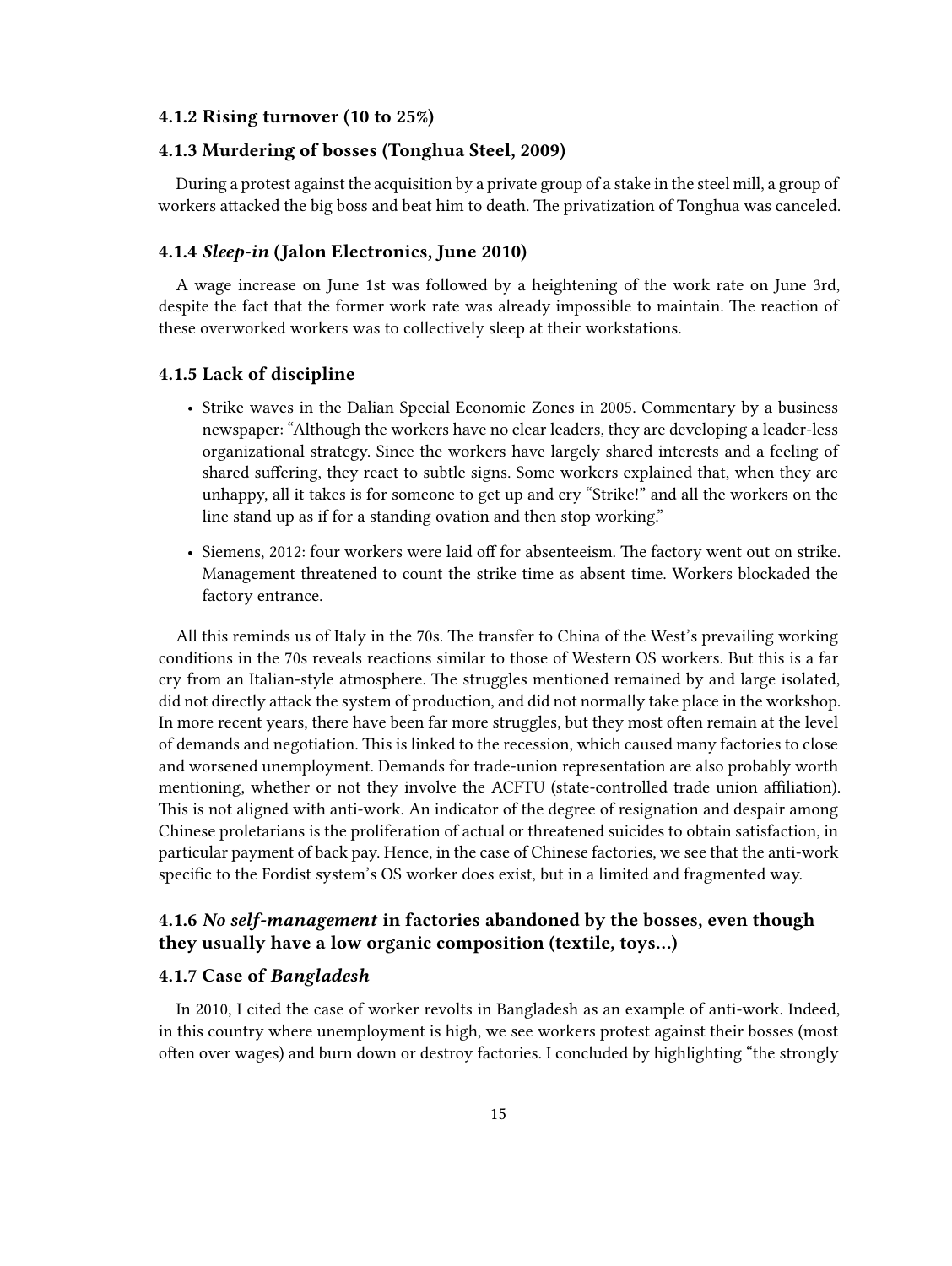paradoxical character of these movements which *defend* the wage-earning condition while *destroying* the means of production." This point of view was critiqued by Red Marriot in a comment on Libcom. For him, the term anti-work should be reserved for the revolts of the 60s and 70s. Moreover, the demand-based content of the worker struggles in Dhaka precludes the use of the phrase anti-work.

We should first note that the methods of struggle in the Bangladesh textile industry have not changed. A few examples:

- May 2010: numerous roadblocks and demonstrations took place in support of a wage demand. At least 8 factories were vandalized.
- July 2010: workers vandalized a factory to get seven managers, including the boss, fired for bad behavior towards the workers, especially the women workers.
- October 2010: the government created an industrial police force specialized in maintaining order in working-class neighborhoods and in the ZESs of Dhaka, Chittagong, Gazipur, etc. This apparently explains the period of calm that lasted until May 2012.
- June 2012: a series of strikes and protests in Narayanganj and Ashulia for pay increases. Ten factories were attacked. Massive lockout (300 factories). But on June 17th, thousands of Ashulia workers demanded that the factories be reopened.
- November 2013: after weeks of strikes and protests for a pay rise, workers found themselves locked out. The police had to intervene to prevent the workers from looting the factories.
- June 2014: Dynamic Sweater Industries workers in Savar were manhandled after they demanded a pay raise. They ransacked two floors of the factory, stealing furniture and surveillance cameras.

In all these struggles, it is striking to see the reactiveness of workers from factories not affected by the initial conflict. This almost instantaneous solidarity is also a sign of the very pronounced lack of discipline among the entire working class. In addition, the wage issue is clearly important. Workers constantly demand wage rises (and even that factories be reopened). Nevertheless, their methods of struggle can go so far as to destroy the means of production, a fact that speaks volumes about the idea they have of their work. There is no "respect for plant and equipment" or politico-revolutionary talk. The struggles stick very close to their immediate concerns. But their methods, their concrete content, speak the discourse of anti-work.

Red Marriot may well focus on the fact that workers demand pay rises so that he can consider their struggles non-revolutionary. He may be correct here, but that is not the issue. Anti-work is not the revolution, neither its beginning nor its model. It is a form of struggle signaling that the revolution's content will not include raising the working class to a hegemonic position to replace the bourgeoisie. And it signals this within the framework of the present forms of struggle by unskilled workers. Anti-work practices are an everyday component of class struggle. As such, they have no revolutionary potential. They are merely an indication of the content of the contradiction between the proletariat and Capital. In an intense and relatively widespread insurrectionary moment, will sabotage of production, factory or strike absenteeism, opposition to discipline by the bosses and the trade unions still be on the agenda? That seems dubious.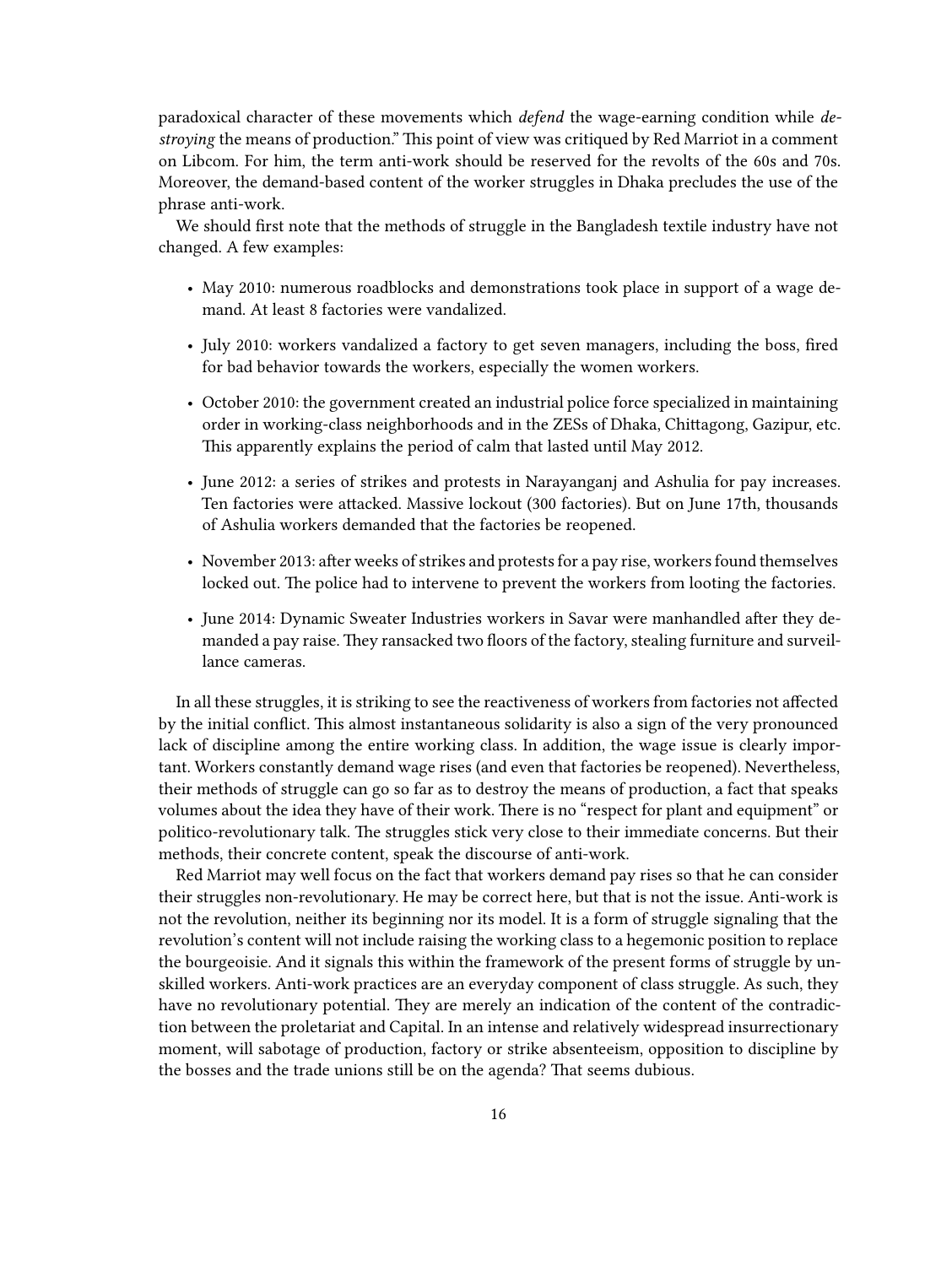According to my contradictor [Red Marriot], one reason why we cannot place the struggles of OS workers in the 60s-70s and the struggles in Bangladesh on the same plane is that OS workers were supposedly well paid at the time, especially in the automotive industry, whereas the wages of the Bangladeshi workers are said to be the lowest in the world (which could well be true). The comparison is shaky insofar as in Bangladesh, jobs in the textile industry are sought after, which means that, relatively speaking, wages are not as bad as all that compared to other possible sources of income. Secondly, RM criticizes me for not taking into consideration differences in the nature of the society (industrialized, developed or under-developed) or the context (massive underemployment, poverty, etc.), for example. But this is not what concerns us here. When Capital transfers Taylorism and Fordism to Asia, it does so to exploit the differences in social conditions. It goes wherever it can find an abundance of cheap labor. What we are concerned with here is solely the methods of labor exploitation that it proposes and imposes on this new working class. Because the latter needs to work, it accepts Capital's terms. This wedges it into a form of the proletariat/Capital contradiction, which necessarily leads it to rediscover the methods of struggle by those in the West who preceded it. I did not take into considerations the societal differences between Italy of 1970 and Bangladesh of 2010 because I wanted to track the effects of Taylorism/ Fordism in its geographical translatory movement. But obviously, if one wanted to examine in depth the societies where traditional Fordism has taken root since 1980, in particular from the perspective of a revolutionary process, there would be much to say. I attempted to do so, in a simplified manner, in my study of  $China<sup>1</sup>$ .

#### <span id="page-16-0"></span>**4.1.8** *Public transportation*

A woman takes cover behind riot police as protesters throw stones during a demonstration in Bogota.

In recent years, we have seen massive revolts by workers against the poor conditions of public transportation, by which their home and workplace are interconnected. A few examples:

- Pretoria, May 2005: A bus drivers' strike prevented workers from getting home at the end of the workday. Six buses were torched. An agreement was signed at around 9 pm to restart part of the service.
- Buenos Aires, May 2007: Repeated delays by commuter trains led to a riot at Constitution station, which was ransacked and then partially burned down. Nearby businesses were also looted.
- Bogota, March 2012: the city built a model network of articulated buses in dedicated lanes. A modest protest against a fare hike, overcrowded buses and frequent delays, mostly by students but later joined by hooligans, turned into a riot. Five stations were ransacked, ticket offices looted, windows smashed and surveillance cameras stolen.
- Mumbai, January 2015: repeated delays led to passenger protests. Fights with the staff. Ticket offices were ransacked and the ticket machines looted (for both cash and tickets). Vehicles torched, ten trains damaged. Some 12,000 people were implicated in the destruction of at least two commuter train stations.

<sup>1</sup> http://www.hicsalta-communisation.com/bibliotheque/luttes-de-classes-en-chine-dans-lere-des-reformes-1978-2009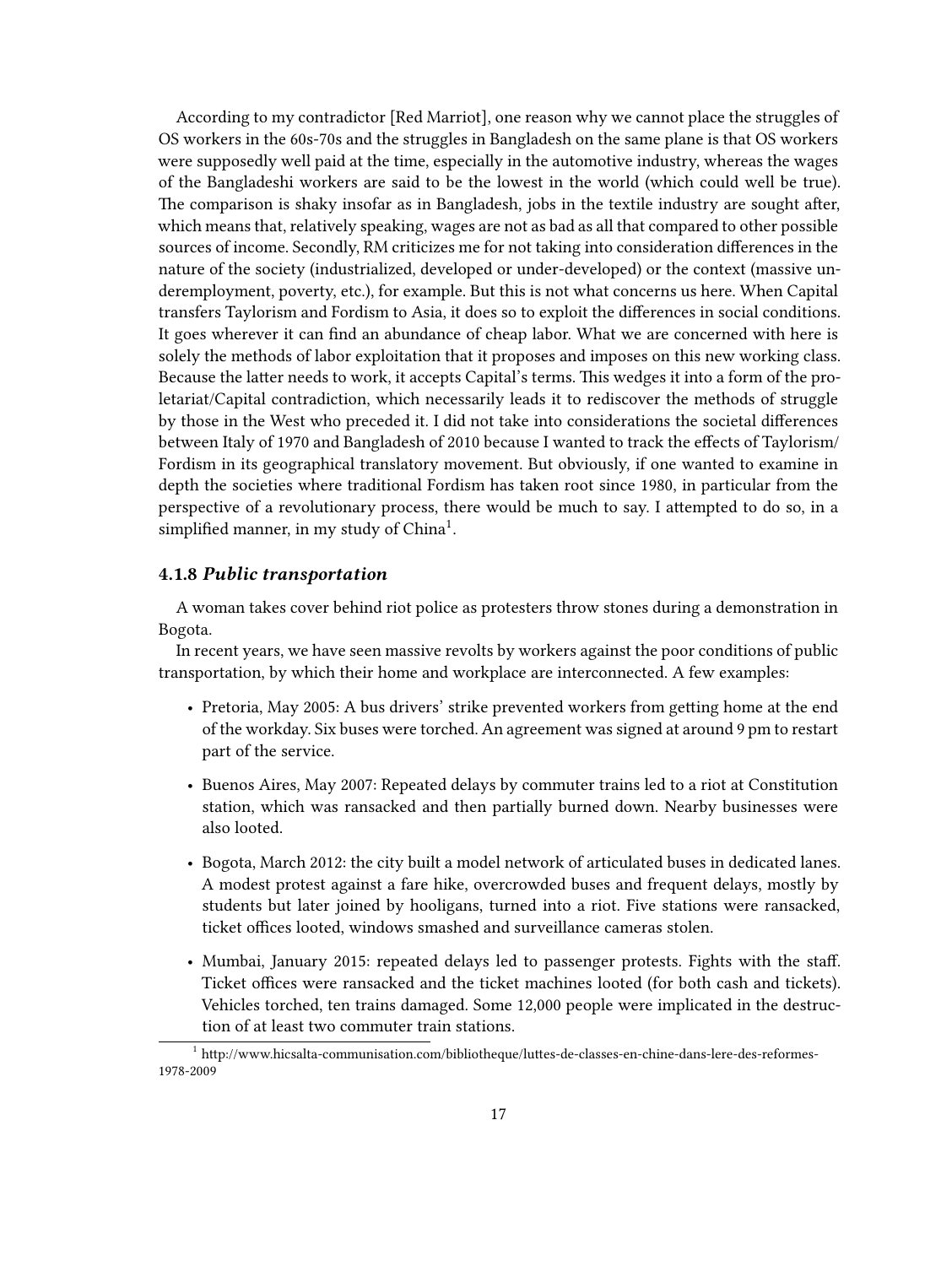• Johannesburg, July 2015: repeated delays provoked a riot, with two trains and a station burned downed.

In my 2010 text, I considered these revolts part of anti-work. The reason is that the time spent commuting is unpaid labor time. Furthermore, public transportation is the link between the suburbs and factories and offices, and it is hard to see why they would be spared the proletarians' rage whereas the suburbs and workplaces clearly are not. Lastly, the overcrowding of proletarians in trains is a twice-daily source of humiliation. These were my arguments to support the claim that these revolts against public transportation were a form of anti-work. It would have been more logical to see them as a transition towards the *anti-proletariat* activity I discussed later in the text, since these revolts took place outside the workplace. But as with anti-work itself, these revolts destroy a component indispensable to the proletariat's reproduction. In their suburban train stations, proletarians demand a smooth-running transportation system, but destroy the buildings and trains. The same paradox was found in the case of Bangladesh, but here it concerned an outside-of-work instance in the proletariat's reproduction. By challenging the commute between work and home, the proletariat attacks what is needed to live as a proletarian. Beyond a very understandable exasperation, we need to see in these practices, which only aggravate the proletarians' situation, the same sign as in anti-work itself, namely the sign of proletarian self-negation as a possibility and a necessity in order to overcome the social contradiction of capitalism. Just as anti-work announces that the proletariat will not carry out the workers' revolution as planned by the proletarian program, so the anti-proletarian practices announce that the revolution will be made, not as an affirmation of proletarian culture, but rather as its destruction. By proletarian culture, I mean all the forms of life and thought which reproduce the proletariat in capitalist society. The 2005 revolts in the French suburbs are an anti-proletarian practice, like the destruction by the proletarians of their own neighborhoods, as in the ghetto riots.

## <span id="page-17-0"></span>**4.2 – Anti-work in industrialized countries**

In industrialized countries, the proletariat has been made to toe the line through unemployment and the post-Fordist transformation of the immediate labor process. With regard to the latter, the Toyota production model was considered a perfect model linking the ruthless quest for productivity and association of workers in the continuous improvement of production methods (quality groups). It is in reality a way for the boss to grab the last remaining personal tricks the OS workers had to glean a few more seconds from an already very short work cycle (see Tommaso Pardi, "*Redefining the Toyota Production System: The European Side of the Story,* Gerpisa, 2007). Here we see a new level of worker dispossession. Although they were fairly unskilled, workers in classic Fordism still had some tricks to save time and get some rest. By organizing the workers in shifts in charge of a larger collective task than that of the former OS workers, the versatility among workers that this entails (which differs from a so-called recomposition of labor), the constraint of continuous improvement of work processes, the close supervision of workers among themselves and by the shift head, of the shift heads by the group leaders, and so on and so forth—as a result of all this, any tricks are spotted and integrated into the workstation job description, thereby enabling the boss to recapture those few lost seconds. Pardi also describes how management by stress involves giving contradictory orders and leaving the worker to make do. For example, if a worker has a problem at his workstation, he can ignore it and let a poor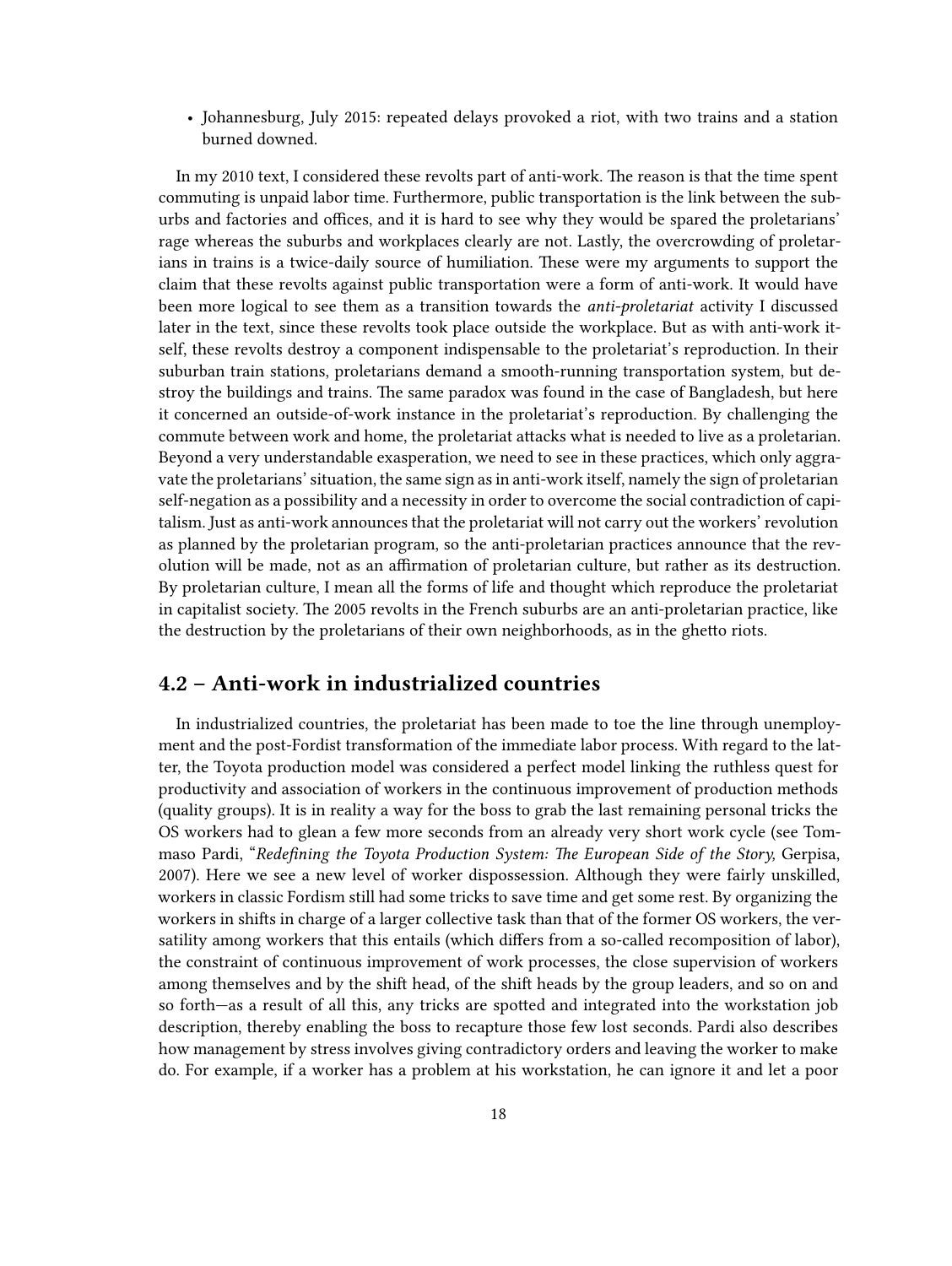quality part go by. This conflicts with the constant quality requirement, and the defect will be traced back to his station. He will then be penalized. Alternatively, the worker could pull on a cord to halt the assembly line and demand that the problem be solved. But this is frowned upon. The assembly line rate is displayed continuously in the workshop for everyone to see. As soon as it falls below 95 or 90%, everyone knows that there will be compulsory overtime. Stopping the line is not a good way to make friends. Conclusion: do what it takes to avoid problems…

Substantively, post-Fordism is a kind of Fordism which corrects its imperfections to blot out the last traces of laziness which had initially brought about Taylor's approach. I do not know of any struggles in the workplace which specifically oppose these types of subordination. Some probably exist, but they no doubt remain very low-level, especially since computing progress continually tightens worker surveillance. A study by Angry Workers of the World<sup>2</sup> on Amazon worksites in Poland and Germany reports on struggles for the renewal of temporary work contracts. Workers apparently called slowdowns twice, despite strict digital control over their work. It did not go very far. The problem of companies like Amazon is to always go faster. According to AAW, robots are still too expensive. This puts us in a situation similar to the Fordist period of the late 60s: investment in fixed capital is too costly, so productivity gains are made by increasing the line speed—with the major difference that unemployment is now massive, pushing further away the point at which the situation will explode. For the time being, the model works thanks to very high turnover and to the availability of a vast reserve army of labor. At peaks in activity, Amazon Poland and Germany can go get workers as far away as Spain or Portugal.

<sup>2</sup> https://angryworkersworld.wordpress.com/2015/12/20/welcome-to-the-jungle-working-and-struggling-inamazon-warehouses/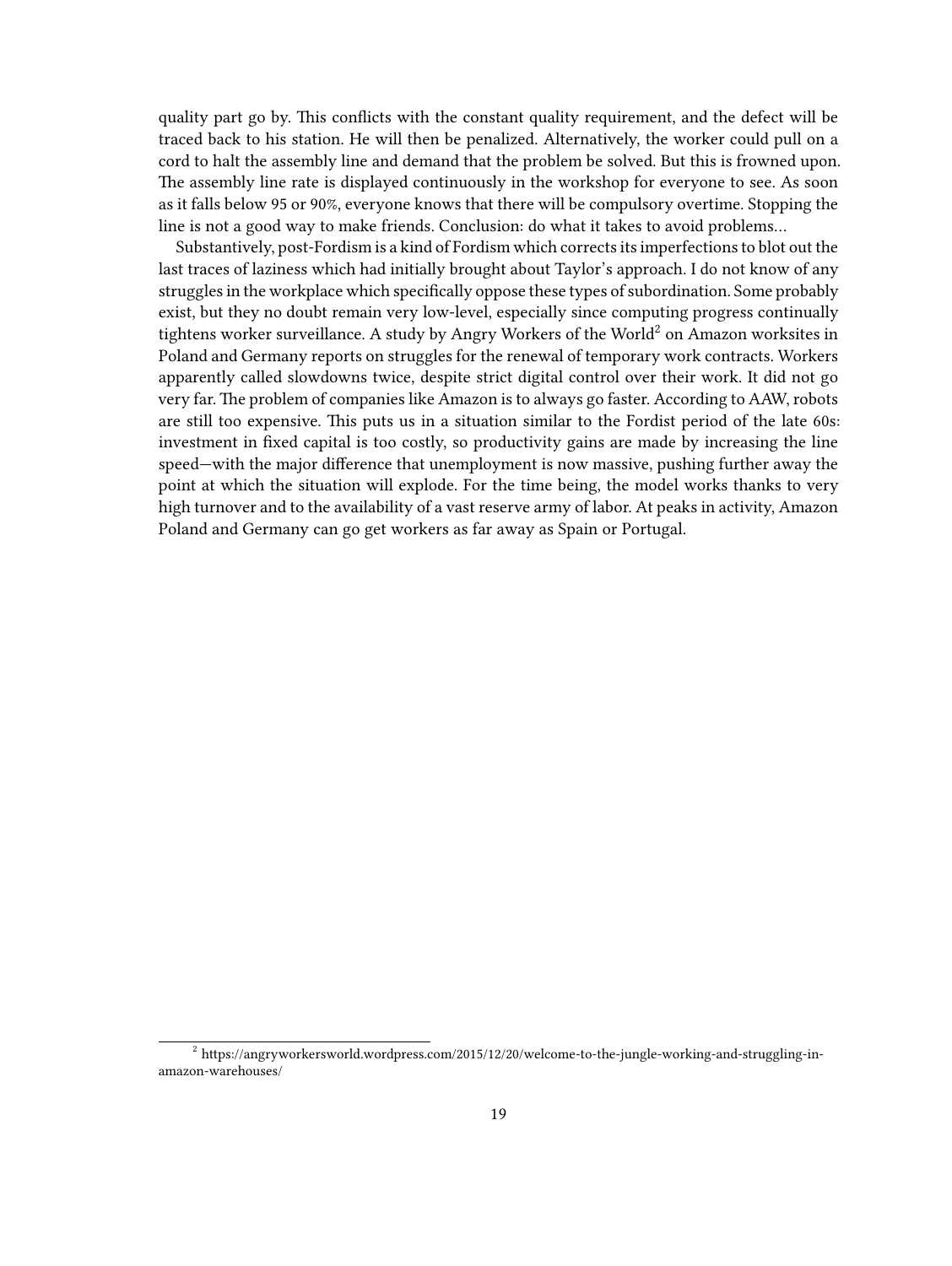# <span id="page-19-0"></span>**Conclusion:**

I mentioned earlier that the remarks I made in 2010 should be nuanced somewhat. I see three main elements worth stressing:

First, anti-work must be distinguished from ordinary refusal of work. The latter is part of the daily resistance of workers in every era. They use it as a means to survive in the face of the boredom and fatigue generated by working for a boss. The proletarian prefers to work less, or even not at all, whenever possible. This results from the fact that wage labor is external to the worker. Refusal of work exists massively today and, in the core countries, *welfare* comes to its aid. Given the massive character of unemployment and the very harsh conditions of post-Fordist work, proletarian turnover between periods of unemployment (compensated, even poorly) and work (unsustainable in the long run) is a good thing for Capital. Besides, even the most conservative capitalists are beginning to envisage establishing a universal basic income. No doubt economists are wondering what level of poverty this universal basic income should target to ensure that the pressure of unemployment continues to force proletarians to work at Amazon or other post-Fordist exploiters. Meanwhile, it is normal proletarian behavior not to want to work and to prefer living on the margin whenever possible, but it is not particularly critical of present-day society.

Second, by putting certain practices of workplace struggles into historical perspective, such as sabotage, absenteeism and lack of discipline in general, we can see their content transformed from pro- to anti-work. We must delineate periods in the history of sabotage, which was not always anti-work. When it reaches a certain level of de-skilling, labor will go so far as to oppose itself when it opposes Capital, in its daily struggles as well. Sabotage becomes disrespectful for the means of production and destroys what makes it possible for the saboteurs to work. Pouget did not reach that point. He was immersed in a worker culture which is rejected, just like work, by anti-work, broadened to become anti-proletariat. Longstanding practices, in appearance highly radical, must be reconsidered from the point of view of the overcoming of the traditional workers' movement. Pouget and Lafargue are examples of writers frequently cited by commentators who then go on to advocate the self-negation of the proletariat and the overcoming of work. This is inconsistent.

Finally, has anti-work really made a big comeback in the last few years? The above observations show that, except in a few cases, recent struggles that we could describe as anti-work take place outside the workplace itself. In the case of traditional Fordism relocated in developing or emerging countries, when the struggles attack the means of labor, they do so from the outside, as in Bangladesh. In China, the destruction is more often directed against canteens and dormitories than against workshops. In other words, we have to acknowledge that these anti-work struggles did not develop inside the workshops in a wave comparable to what occurred in the West in the 60s and 70s. In the industrialized countries, the workshops are calm. The tighter control over workers thanks to digitization and the threat of unemployment has thus far prevented any challenge to work. Under such conditions, we could venture to say that any proletarian movement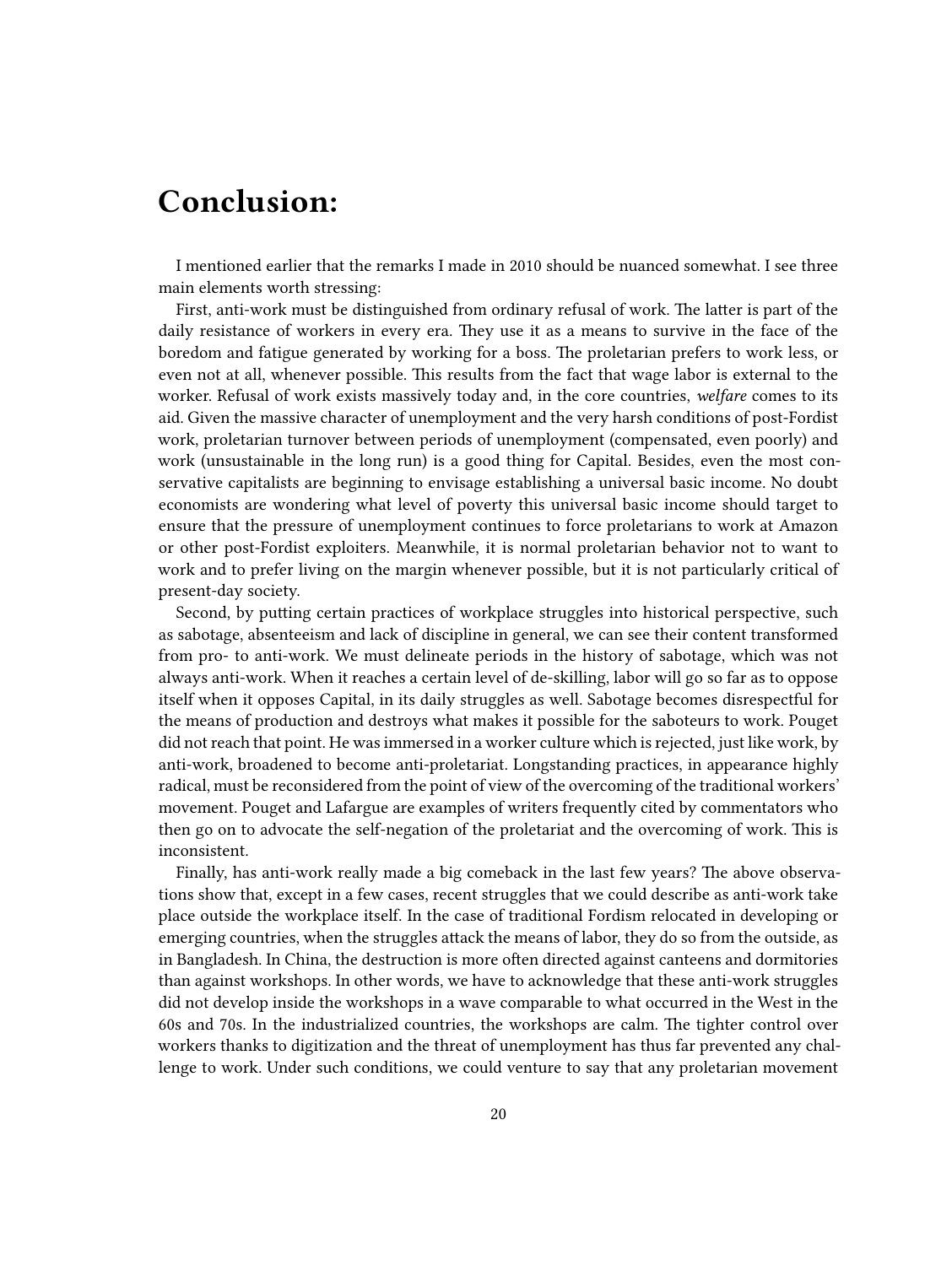which seriously call into question the current conditions of reproduction of the proletariat/Capital relation will be simultaneously anti-work and anti-unemployment. To attack the work to which it is constrained, the proletariat must at the same time reject the notion that unemployment is an insuperable obstacle. Above all, this movement will encompass in its maelstrom the very heart of capitalist exploitation, namely the factories and offices of the core countries. As productive workers enter into a generalized, even insurrectionary, struggle, the realization will probably occur that the anti-work of the OS workers of the late 60s was nothing but a rough draft…

**Bruno Astarian** December 2016